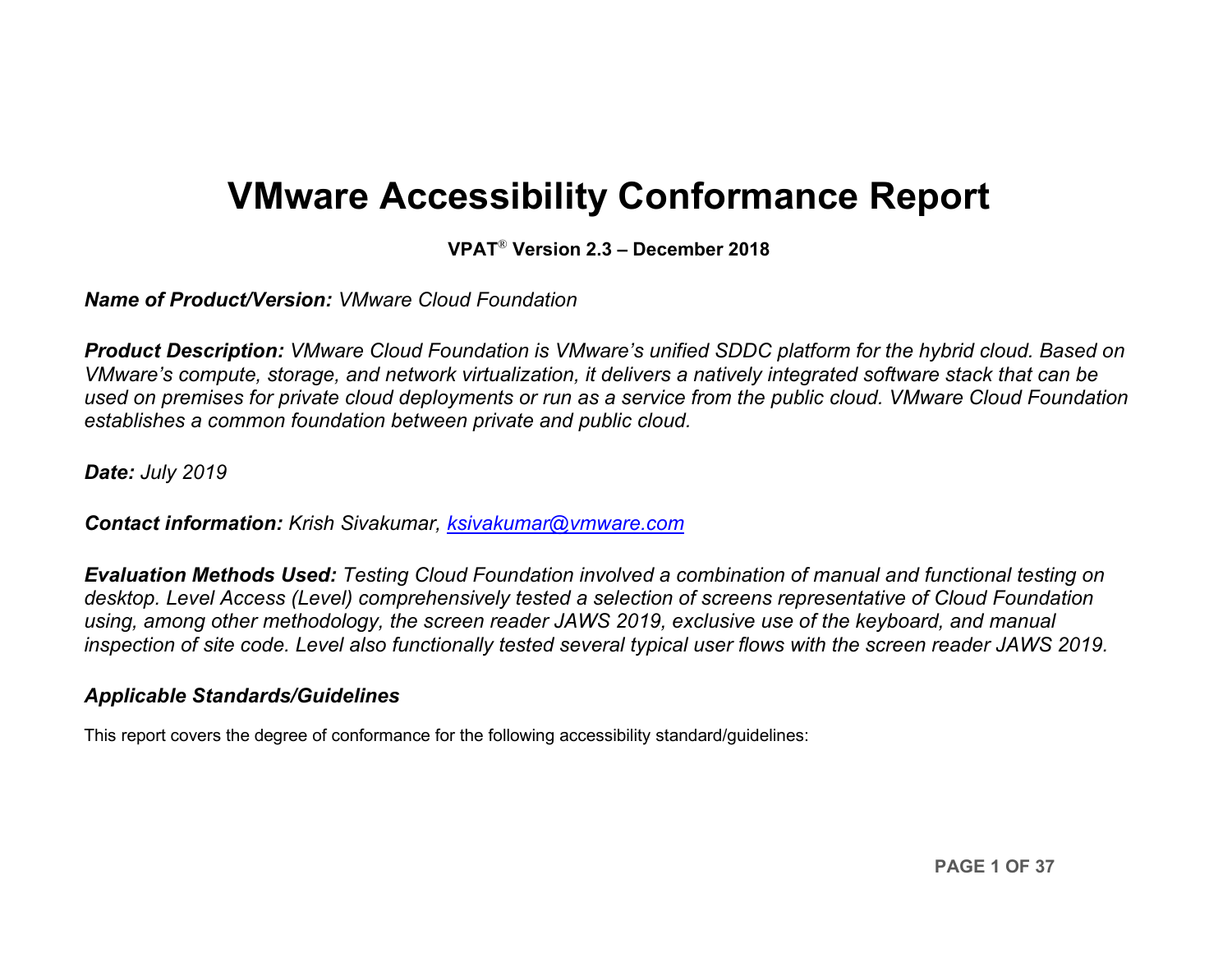| <b>Standard/Guideline</b>                                                                                                                                                                                                                  | <b>Included in Report</b>                         |
|--------------------------------------------------------------------------------------------------------------------------------------------------------------------------------------------------------------------------------------------|---------------------------------------------------|
| Web Content Accessibility Guidelines 2.1 at https://www.w3.org/TR/WCAG21/                                                                                                                                                                  | Level A (Yes)<br>Level AA (Yes)<br>Level AAA (No) |
| Revised Section 508 standards as published by the U.S. Access Board in the Federal Register on<br>January 18, 2017<br>Corrections to the ICT Final Rule as published by the US Access Board in the Federal Register on<br>January 22, 2018 | (Yes)                                             |
| EN 301 549 Accessibility requirements suitable for public procurement of ICT products and<br>services in Europe, - V2.1.2 (2018-08) at<br>https://www.etsi.org/deliver/etsi_en//301500_301599/301549/02.01.02_60/en_301549v020102p.pdf     | (Yes)                                             |

#### *Terms*

The terms used in the Conformance Level information are defined as follows:

- **Supports**: The functionality of the product has at least one method that meets the criterion without known defects or meets with equivalent facilitation.
- **Partially Supports**: Some functionality of the product does not meet the criterion.
- **Does Not Support**: The majority of product functionality does not meet the criterion.
- **Not Applicable**: The criterion is not relevant to the product.
- **Not Evaluated**: The product has not been evaluated against the criterion. This can be used only in WCAG 2.0 Level AAA.
- **Applicable – Not Tested**: This criterion is applicable to the product but was not tested.

# <span id="page-1-0"></span>*WCAG 2.1 Report*

Tables 1 and 2 also document conformance with:

• EN 301 549: Chapter 9 - Web, Chapter 10 - Non-Web documents, Section 11.2.1- Non-Web Software (excluding closed functionality), and Section 11.2.2 - Non-Web Software (closed functionality).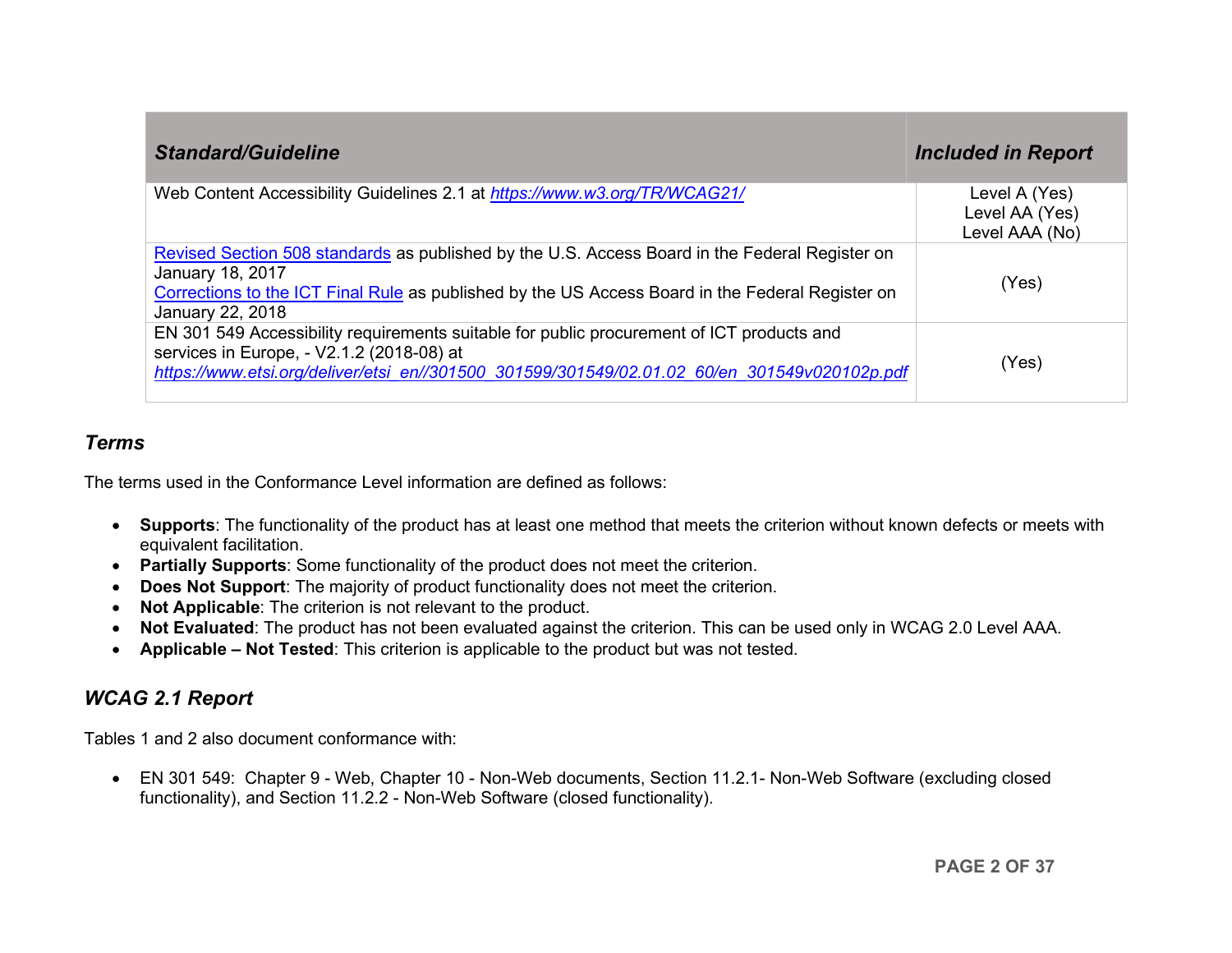• Revised Section 508: Chapter 5 – 501.1 Scope, 504.2 Content Creation or Editing, and Chapter 6 – 602.3 Electronic Support Documentation.

Note: When reporting on conformance with the WCAG 2.x Success Criteria, they are scoped for full pages, complete processes, and accessibility-supported ways of using technology as documented in the [WCAG 2.0 Conformance Requirements.](https://www.w3.org/TR/WCAG20/#conformance-reqs)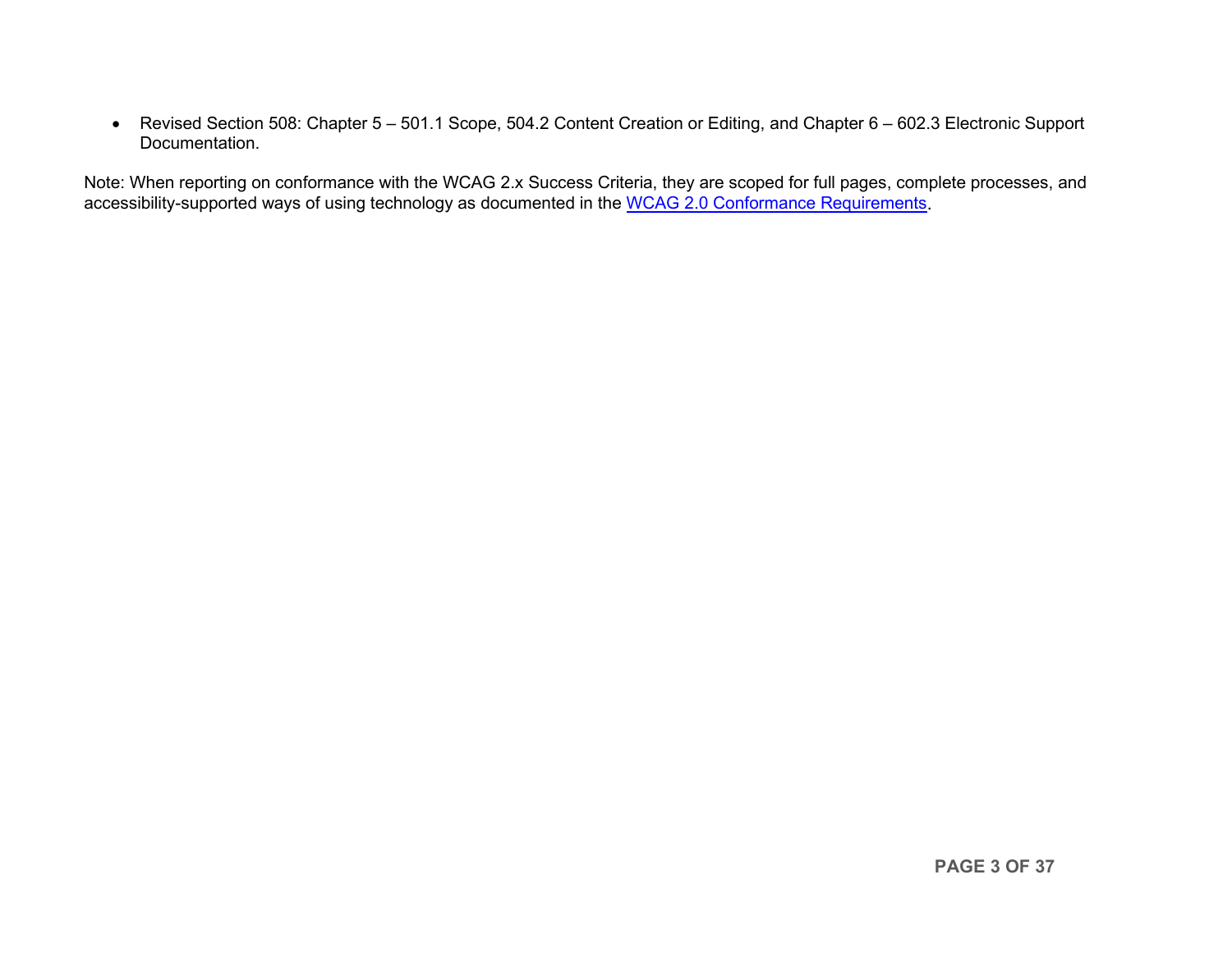## *Table 1: Success Criteria, Level A*

<span id="page-3-0"></span>

| <b>Criteria</b>                                                                                                                                                                                                                                                                                                                                                                                                                                                                                              | <b>Conformance Level</b> | <b>Remarks and Explanations</b>                                                                                                                                                                                                                                                                                                                               |
|--------------------------------------------------------------------------------------------------------------------------------------------------------------------------------------------------------------------------------------------------------------------------------------------------------------------------------------------------------------------------------------------------------------------------------------------------------------------------------------------------------------|--------------------------|---------------------------------------------------------------------------------------------------------------------------------------------------------------------------------------------------------------------------------------------------------------------------------------------------------------------------------------------------------------|
| 1.1.1 Non-text Content (Level A)<br>Also applies to:<br>EN 301 549 Criteria<br>9.1.1.1 (Web)<br>$\bullet$<br>10.1.1.1 (Non-web document)<br>$\bullet$<br>11.1.1.1.1 (Open Functionality Software)<br>$\bullet$<br>11.1.1.1.2 (Closed Functionality Software)<br>$\bullet$<br>11.8.2 (Authoring Tool)<br>٠<br>12.1.2 (Product Docs)<br>$\bullet$<br>12.2.4 (Support Docs)<br><b>Revised Section 508</b><br>501 (Web)(Software)<br>$\bullet$<br>504.2 (Authoring Tool)<br>$\bullet$<br>602.3 (Support Docs)    | Web: Does Not Support    | Web: Most non-text content within the product<br>does not provide necessary text alternatives. A<br>rating of Does Not Support has been given for<br>the following reasons:<br>Meaningful image controls lack text<br>alternatives.<br>Meaningful images lack text alternatives.<br>Some meaningful background images<br>lack textual or visible equivalents. |
| 1.2.1 Audio-only and Video-only (Prerecorded) (Level A)<br>Also applies to:<br>EN 301 549 Criteria<br>9.1.2.1 (Web)<br>10.1.2.1 (Non-web document)<br>٠<br>11.1.2.1.1 (Open Functionality Software)<br>$\bullet$<br>11.1.2.1.2.1 and 11.1.2.1.2.2 (Closed Software)<br>$\bullet$<br>11.8.2 (Authoring Tool)<br>$\bullet$<br>12.1.2 (Product Docs)<br>12.2.4 (Support Docs)<br><b>Revised Section 508</b><br>501 (Web) (Software)<br>$\bullet$<br>504.2 (Authoring Tool)<br>602.3 (Support Docs)<br>$\bullet$ | Web: Supports            | Web: The product does not have prerecorded<br>audio-only and prerecorded video-only media.                                                                                                                                                                                                                                                                    |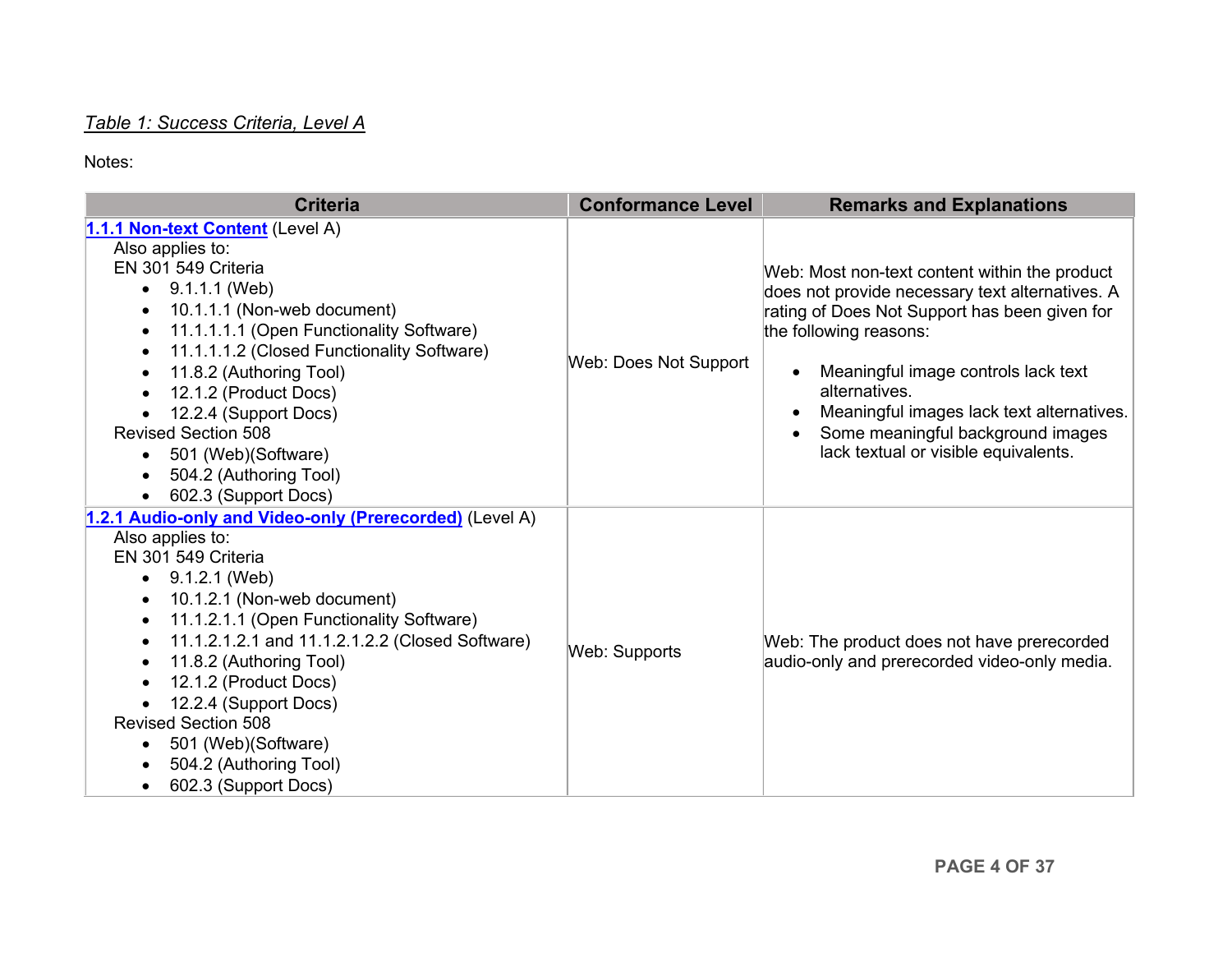<span id="page-4-0"></span>

| <b>Criteria</b>                                            | <b>Conformance Level</b>       | <b>Remarks and Explanations</b>                 |
|------------------------------------------------------------|--------------------------------|-------------------------------------------------|
| 1.2.2 Captions (Prerecorded) (Level A)                     |                                |                                                 |
| Also applies to:                                           |                                |                                                 |
| EN 301 549 Criteria                                        |                                |                                                 |
| 9.1.2.2 (Web)<br>$\bullet$                                 |                                |                                                 |
| 10.1.2.2 (Non-web document)<br>$\bullet$                   |                                |                                                 |
| 11.1.2.2 (Open Functionality Software)<br>$\bullet$        |                                |                                                 |
| 11.1.2.2 (Closed Software) - Does not apply<br>$\bullet$   |                                | Web: The product does not have synchronized     |
| 11.8.2 (Authoring Tool)<br>$\bullet$                       | Web: Supports                  | lmedia.                                         |
| 12.1.2 (Product Docs)                                      |                                |                                                 |
| 12.2.4 (Support Docs)<br>$\bullet$                         |                                |                                                 |
| <b>Revised Section 508</b>                                 |                                |                                                 |
| 501 (Web)(Software)<br>$\bullet$                           |                                |                                                 |
| 504.2 (Authoring Tool)<br>$\bullet$                        |                                |                                                 |
| 602.3 (Support Docs)<br>$\bullet$                          |                                |                                                 |
| 1.2.3 Audio Description or Media Alternative (Prerecorded) |                                |                                                 |
| (Level A)                                                  |                                |                                                 |
| Also applies to:                                           |                                |                                                 |
| EN 301 549 Criteria                                        |                                |                                                 |
| 9.1.2.3 (Web)                                              |                                |                                                 |
| 10.1.2.3 (Non-web document)<br>$\bullet$                   |                                |                                                 |
| 11.1.2.3.1 (Open Functionality Software)<br>$\bullet$      |                                | Web: The product does not have time-based       |
| 11.1.2.3.2 (Closed Software)<br>$\bullet$                  | Web: Supports                  | media or prerecorded video content.             |
| 11.8.2 (Authoring Tool)                                    |                                |                                                 |
| 12.1.2 (Product Docs)<br>$\bullet$                         |                                |                                                 |
| 12.2.4 (Support Docs)                                      |                                |                                                 |
| <b>Revised Section 508</b>                                 |                                |                                                 |
| 501 (Web)(Software)<br>$\bullet$                           |                                |                                                 |
| 504.2 (Authoring Tool)                                     |                                |                                                 |
| 602.3 (Support Docs)                                       |                                |                                                 |
| 1.3.1 Info and Relationships (Level A)                     |                                | Web: Some information, structure, and           |
| Also applies to:                                           | <b>Web: Partially Supports</b> | relationships are conveyed accessible, such as  |
| EN 301 549 Criteria                                        |                                | data tables. A rating of Partially Supports has |
| 9.1.3.1 (Web)<br>$\bullet$                                 |                                | been given for the following reasons:           |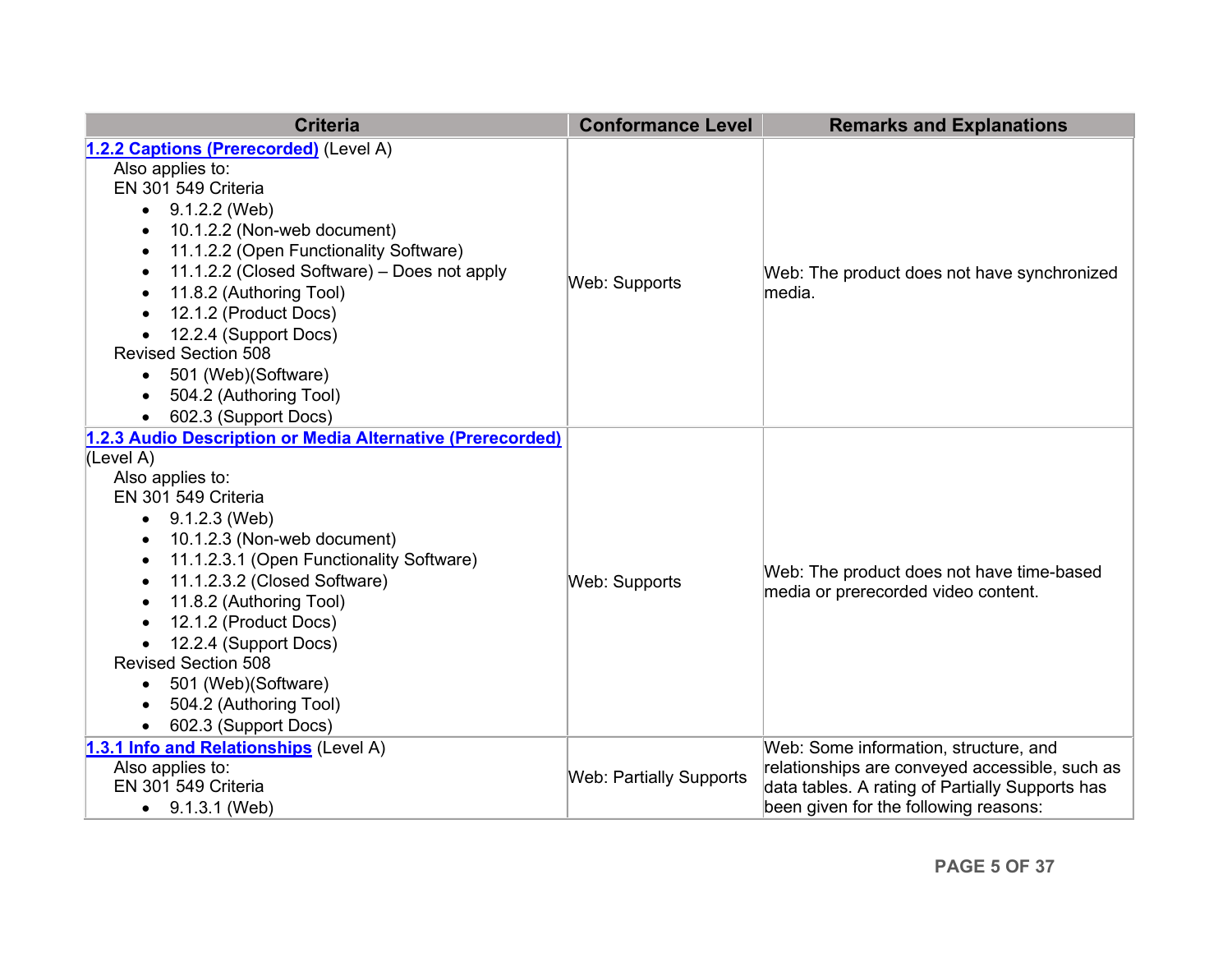<span id="page-5-0"></span>

| <b>Criteria</b>                                                                                                                                                                                                                                                                                                                                                                                                                                                                                     | <b>Conformance Level</b>       | <b>Remarks and Explanations</b>                                                                                                                                                                                                                                                                                                      |
|-----------------------------------------------------------------------------------------------------------------------------------------------------------------------------------------------------------------------------------------------------------------------------------------------------------------------------------------------------------------------------------------------------------------------------------------------------------------------------------------------------|--------------------------------|--------------------------------------------------------------------------------------------------------------------------------------------------------------------------------------------------------------------------------------------------------------------------------------------------------------------------------------|
| 10.1.3.1 (Non-web document)<br>$\bullet$<br>11.1.3.1.1 (Open Functionality Software)<br>$\bullet$<br>11.1.3.1.2 (Closed Software)<br>$\bullet$<br>11.8.2 (Authoring Tool)<br>$\bullet$<br>12.1.2 (Product Docs)<br>$\bullet$<br>12.2.4 (Support Docs)<br><b>Revised Section 508</b><br>501 (Web)(Software)<br>$\bullet$<br>504.2 (Authoring Tool)<br>602.3 (Support Docs)<br>$\bullet$                                                                                                              |                                | Some form fields are missing valid<br>labels.<br>Groups of form controls are missing<br>fieldsets.<br>In some cases, semantic headings skip<br>levels and do not match the visual<br>hierarchy they present.<br>In some cases, implicit headings are<br>$\bullet$<br>used.<br>Some landmarks are lacking unique<br>accessible names. |
| 1.3.2 Meaningful Sequence (Level A)<br>Also applies to:<br>EN 301 549 Criteria<br>$\bullet$ 9.1.3.2 (Web)<br>10.1.3.2 (Non-web document)<br>$\bullet$<br>11.1.3.2.1 (Open Functionality Software)<br>$\bullet$<br>11.1.3.2.2 (Closed Software)<br>$\bullet$<br>11.8.2 (Authoring Tool)<br>$\bullet$<br>12.1.2 (Product Docs)<br>$\bullet$<br>12.2.4 (Support Docs)<br><b>Revised Section 508</b><br>501 (Web)(Software)<br>$\bullet$<br>504.2 (Authoring Tool)<br>$\bullet$<br>602.3 (Support Docs) | <b>Web: Partially Supports</b> | Web: In most cases, content is presented in a<br>meaningful sequence. A rating of Partially<br>Supports has been given for the following<br>reason:<br>In some cases, the reading order of<br>content does not match its visual order.                                                                                               |
| 1.3.3 Sensory Characteristics (Level A)<br>Also applies to:<br>EN 301 549 Criteria<br>9.1.3.3 (Web)<br>$\bullet$<br>10.1.3.3 (Non-web document)<br>11.1.3.3 (Open Functionality Software)<br>$\bullet$                                                                                                                                                                                                                                                                                              | Web: Supports                  | Web: Any instructions provided do not rely<br>solely on sensory characteristics of<br>components.                                                                                                                                                                                                                                    |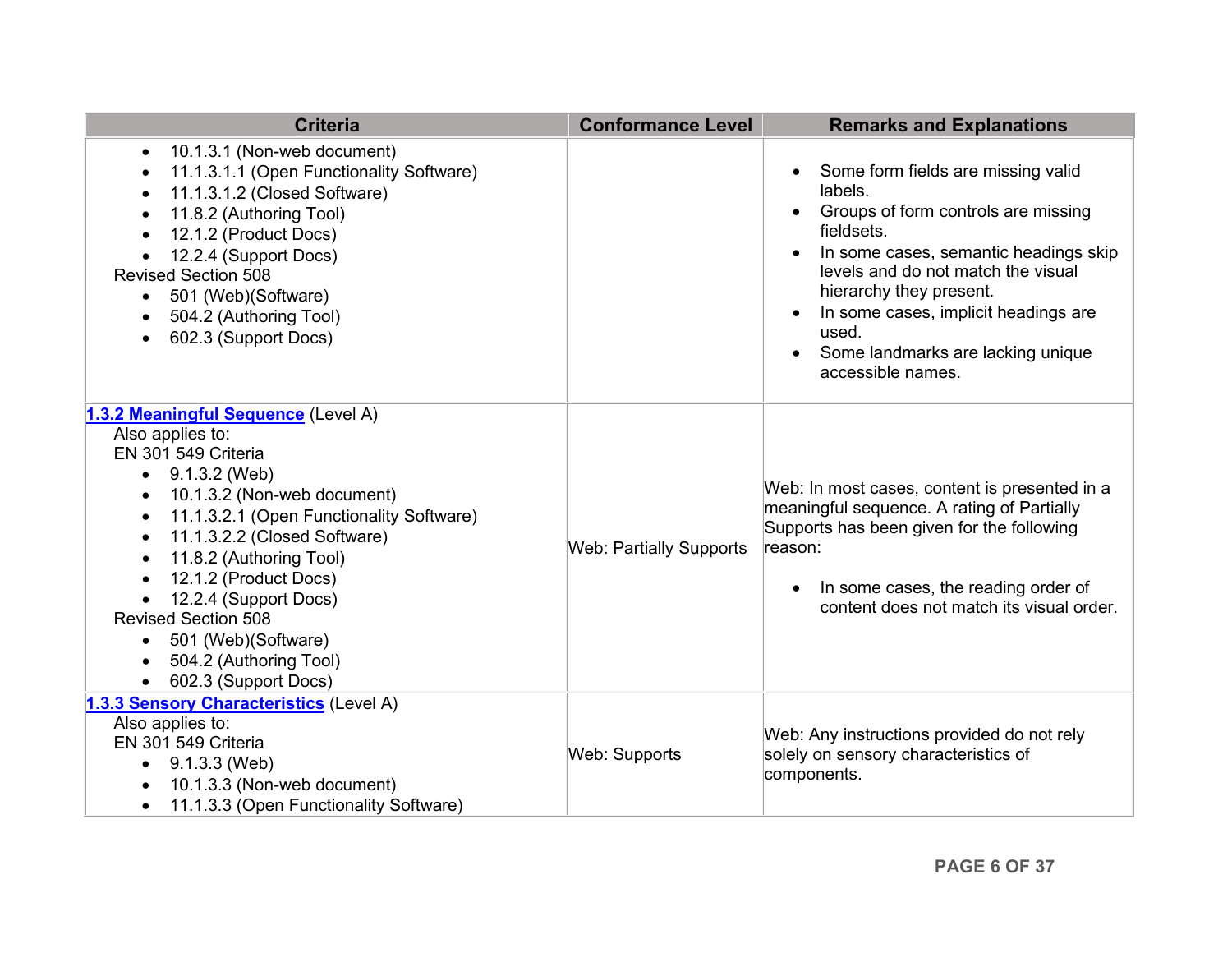| 11.1.3.3 (Closed Software)<br>$\bullet$                                                             |  |
|-----------------------------------------------------------------------------------------------------|--|
| 11.8.2 (Authoring Tool)                                                                             |  |
| 12.1.2 (Product Docs)                                                                               |  |
| 12.2.4 (Support Docs)                                                                               |  |
| <b>Revised Section 508</b>                                                                          |  |
| 501 (Web)(Software)<br>$\bullet$                                                                    |  |
| 504.2 (Authoring Tool)                                                                              |  |
| 602.3 (Support Docs)<br>$\bullet$                                                                   |  |
| 1.4.1 Use of Color (Level A)                                                                        |  |
| Also applies to:                                                                                    |  |
| EN 301 549 Criteria                                                                                 |  |
| 9.1.4.1 (Web)                                                                                       |  |
| 10.1.4.1 (Non-web document)<br>$\bullet$                                                            |  |
| 11.1.4.1 (Open Functionality Software)<br>$\bullet$                                                 |  |
| 11.1.4.1 (Closed Software)<br>Web: Color is not the sole means of conveying<br><b>Web: Supports</b> |  |
| 11.8.2 (Authoring Tool)<br>information anywhere in the product.                                     |  |
| 12.1.2 (Product Docs)<br>$\bullet$                                                                  |  |
| 12.2.4 (Support Docs)                                                                               |  |
| <b>Revised Section 508</b>                                                                          |  |
| 501 (Web)(Software)<br>$\bullet$                                                                    |  |
| 504.2 (Authoring Tool)                                                                              |  |
| 602.3 (Support Docs)                                                                                |  |
| 1.4.2 Audio Control (Level A)                                                                       |  |
| Also applies to:                                                                                    |  |
| EN 301 549 Criteria                                                                                 |  |
| 9.1.4.2 (Web)<br>$\bullet$                                                                          |  |
| 10.1.4.2 (Non-web document)<br>Web: The product does not have audio that                            |  |
| 11.1.4.2 (Open Functionality Software)<br><b>Web: Supports</b><br>plays automatically.              |  |
| 11.1.4.2 (Closed Software)<br>$\bullet$                                                             |  |
| 11.8.2 (Authoring Tool)<br>$\bullet$                                                                |  |
| 12.1.2 (Product Docs)                                                                               |  |
| 12.2.4 (Support Docs)<br><b>Revised Section 508</b>                                                 |  |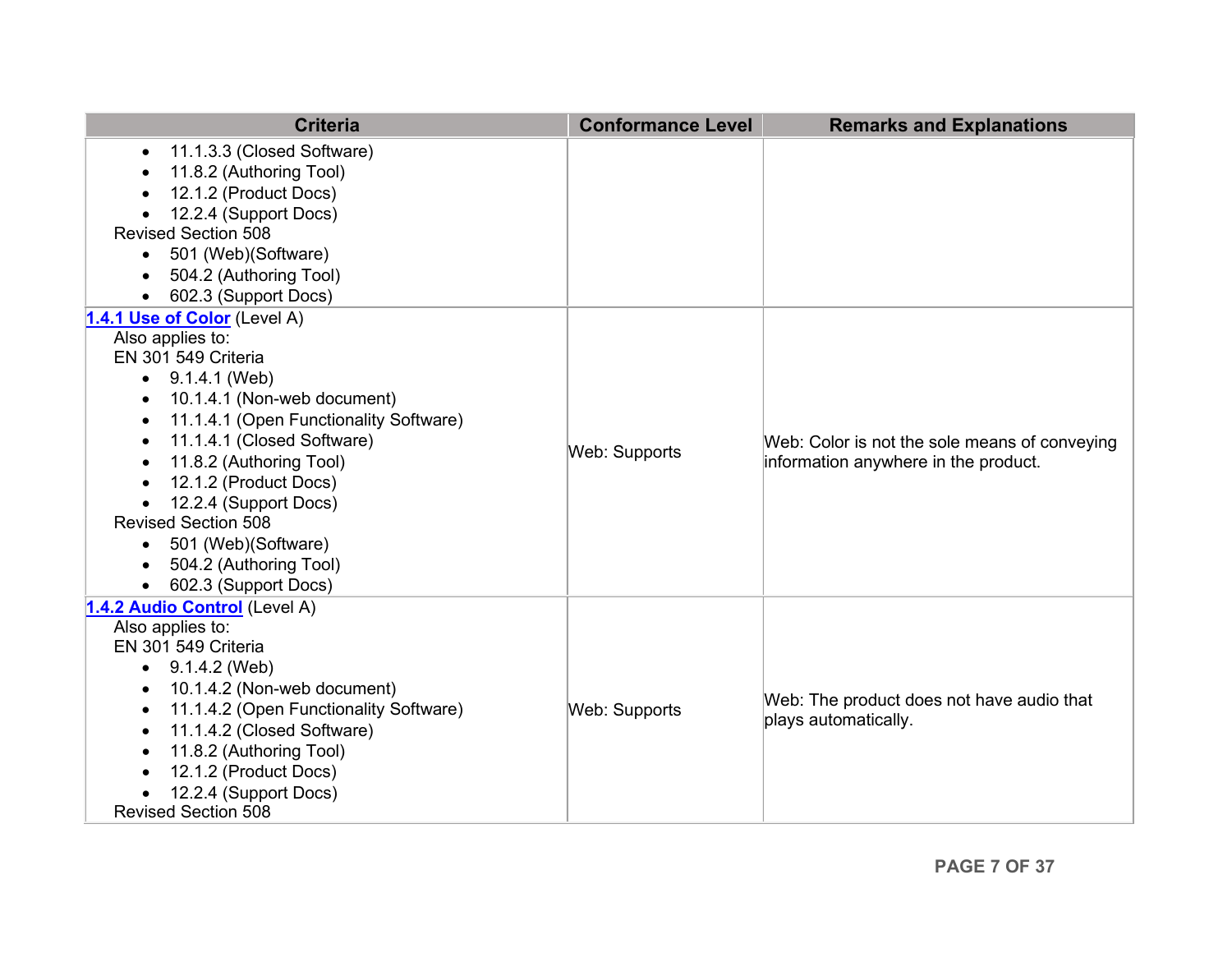<span id="page-7-0"></span>

| <b>Criteria</b>                                                                                                                                                                                                                                                                                                                                                                                                                                                                                                           | <b>Conformance Level</b>       | <b>Remarks and Explanations</b>                                                                                                                                                                                                                                                                                                                                                                   |
|---------------------------------------------------------------------------------------------------------------------------------------------------------------------------------------------------------------------------------------------------------------------------------------------------------------------------------------------------------------------------------------------------------------------------------------------------------------------------------------------------------------------------|--------------------------------|---------------------------------------------------------------------------------------------------------------------------------------------------------------------------------------------------------------------------------------------------------------------------------------------------------------------------------------------------------------------------------------------------|
| 501 (Web) (Software)<br>$\bullet$<br>504.2 (Authoring Tool)<br>602.3 (Support Docs)                                                                                                                                                                                                                                                                                                                                                                                                                                       |                                |                                                                                                                                                                                                                                                                                                                                                                                                   |
| 2.1.1 Keyboard (Level A)                                                                                                                                                                                                                                                                                                                                                                                                                                                                                                  |                                |                                                                                                                                                                                                                                                                                                                                                                                                   |
| Also applies to:<br>EN 301 549 Criteria<br>9.2.1.1 (Web)<br>$\bullet$<br>10.2.1.1 (Non-web document)<br>$\bullet$<br>11.2.1.1.1 (Open Functionality Software)<br>$\bullet$<br>11.2.1.1.2 (Closed Software)<br>$\bullet$<br>11.8.2 (Authoring Tool)<br>$\bullet$<br>12.1.2 (Product Docs)<br>$\bullet$<br>12.2.4 (Support Docs)<br><b>Revised Section 508</b><br>501 (Web)(Software)<br>$\bullet$<br>504.2 (Authoring Tool)<br>$\bullet$<br>602.3 (Support Docs)                                                           | <b>Web: Partially Supports</b> | Web: Most functionality of the content is<br>operable through a keyboard interface. A rating<br>of Partially Supports has been given for the<br>following reasons:<br>Some links and buttons are not<br>focusable or actionable.<br>Some content can only be reached via<br>mouse hover.<br>Some complex functionality, such as<br>$\bullet$<br>drag-and-drop, cannot be used without a<br>mouse. |
| 2.1.2 No Keyboard Trap (Level A)<br>Also applies to:<br>EN 301 549 Criteria<br>9.2.1.2 (Web)<br>$\bullet$<br>10.2.1.2 (Non-web document)<br>$\bullet$<br>11.2.1.2 (Open Functionality Software)<br>$\bullet$<br>11.2.1.2 (Closed Software)<br>$\bullet$<br>11.8.2 (Authoring Tool)<br>$\bullet$<br>12.1.2 (Product Docs)<br>$\bullet$<br>12.2.4 (Support Docs)<br>$\bullet$<br><b>Revised Section 508</b><br>501 (Web)(Software)<br>$\bullet$<br>504.2 (Authoring Tool)<br>$\bullet$<br>602.3 (Support Docs)<br>$\bullet$ | <b>Web: Supports</b>           | Web: The product does not have any keyboard<br>traps.                                                                                                                                                                                                                                                                                                                                             |
| 2.1.4 Character Key Shortcuts (Level A 2.1 only)<br>Also applies to:                                                                                                                                                                                                                                                                                                                                                                                                                                                      | Web: Supports                  | Web: The product does not use character key<br>shortcuts.                                                                                                                                                                                                                                                                                                                                         |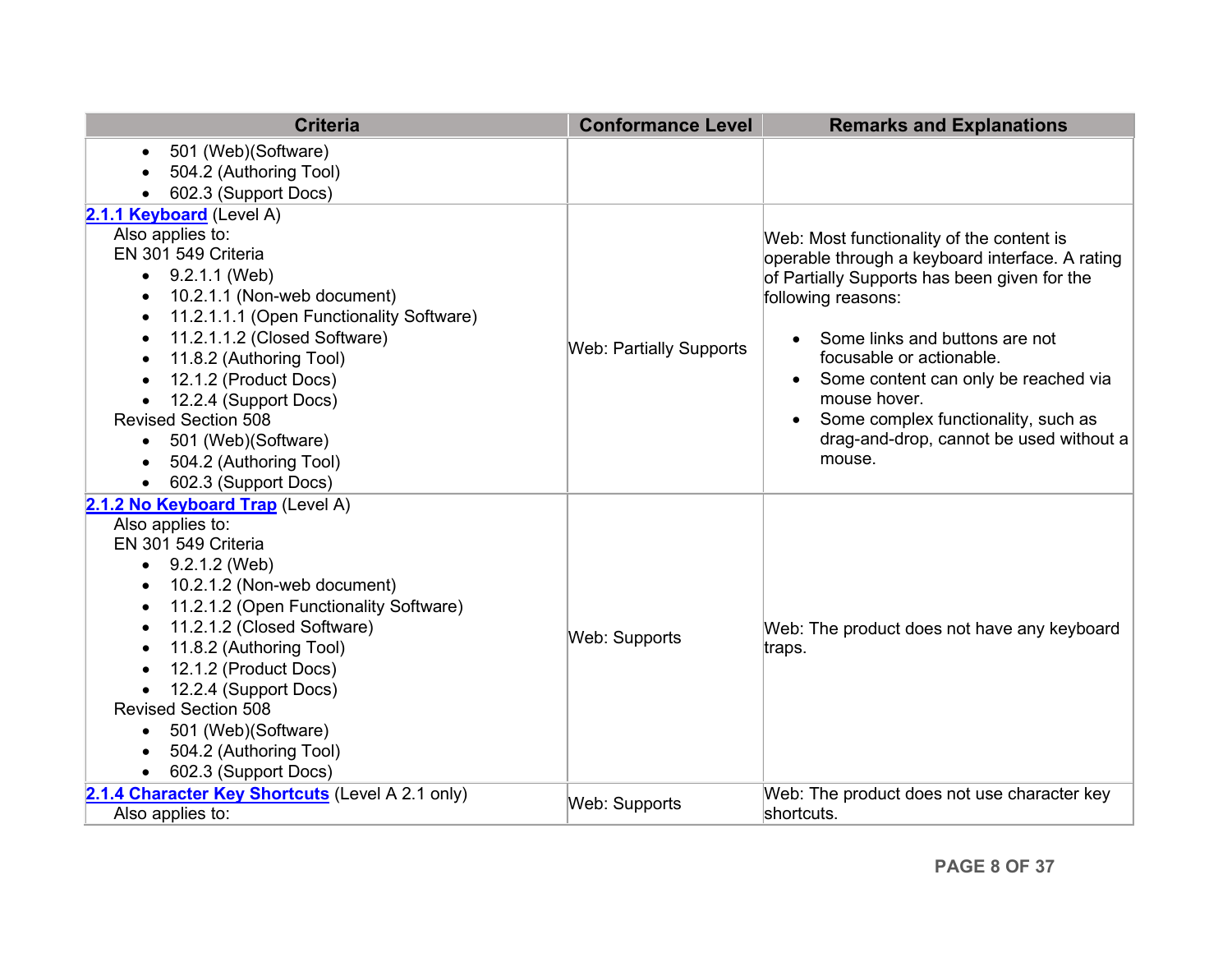| <b>Criteria</b>                                     | <b>Conformance Level</b> | <b>Remarks and Explanations</b>                    |
|-----------------------------------------------------|--------------------------|----------------------------------------------------|
| EN 301 549 Criteria                                 |                          |                                                    |
| 9.2.1.4 (Web)<br>$\bullet$                          |                          |                                                    |
| 10.2.1.4 (Non-web document)                         |                          |                                                    |
| 11.2.1.4.1 (Open Functionality Software)            |                          |                                                    |
| 11.2.1.4.2 (Closed Software)                        |                          |                                                    |
| 11.8.2 (Authoring Tool)<br>٠                        |                          |                                                    |
| 12.1.2 (Product Docs)<br>$\bullet$                  |                          |                                                    |
| 12.2.4 (Support Docs)<br>$\bullet$                  |                          |                                                    |
| Revised Section 508 - Does not apply                |                          |                                                    |
| 2.2.1 Timing Adjustable (Level A)                   |                          |                                                    |
| Also applies to:                                    |                          |                                                    |
| EN 301 549 Criteria                                 |                          |                                                    |
| 9.2.2.1 (Web)<br>$\bullet$                          |                          |                                                    |
| 10.2.2.1 (Non-web document)<br>$\bullet$            |                          |                                                    |
| 11.2.2.1 (Open Functionality Software)<br>$\bullet$ |                          |                                                    |
| 11.2.2.1 (Closed Software)                          | <b>Web: Supports</b>     | Web: The product does not impose time limits.      |
| 11.8.2 (Authoring Tool)                             |                          |                                                    |
| 12.1.2 (Product Docs)<br>$\bullet$                  |                          |                                                    |
| 12.2.4 (Support Docs)<br>$\bullet$                  |                          |                                                    |
| <b>Revised Section 508</b>                          |                          |                                                    |
| 501 (Web)(Software)<br>$\bullet$                    |                          |                                                    |
| 504.2 (Authoring Tool)                              |                          |                                                    |
| 602.3 (Support Docs)                                |                          |                                                    |
| 2.2.2 Pause, Stop, Hide (Level A)                   |                          |                                                    |
| Also applies to:                                    |                          |                                                    |
| EN 301 549 Criteria                                 |                          |                                                    |
| 9.2.2.2 (Web)<br>$\bullet$                          |                          |                                                    |
| 10.2.2.2 (Non-web document)<br>٠                    | Web: Supports            | Web: The product does not contain moving,          |
| 11.2.2.2 (Open Functionality Software)<br>٠         |                          | blinking, scrolling, or auto-updating information. |
| 11.2.2.2 (Closed Software)<br>$\bullet$             |                          |                                                    |
| 11.8.2 (Authoring Tool)<br>$\bullet$                |                          |                                                    |
| 12.1.2 (Product Docs)                               |                          |                                                    |
| 12.2.4 (Support Docs)<br>$\bullet$                  |                          |                                                    |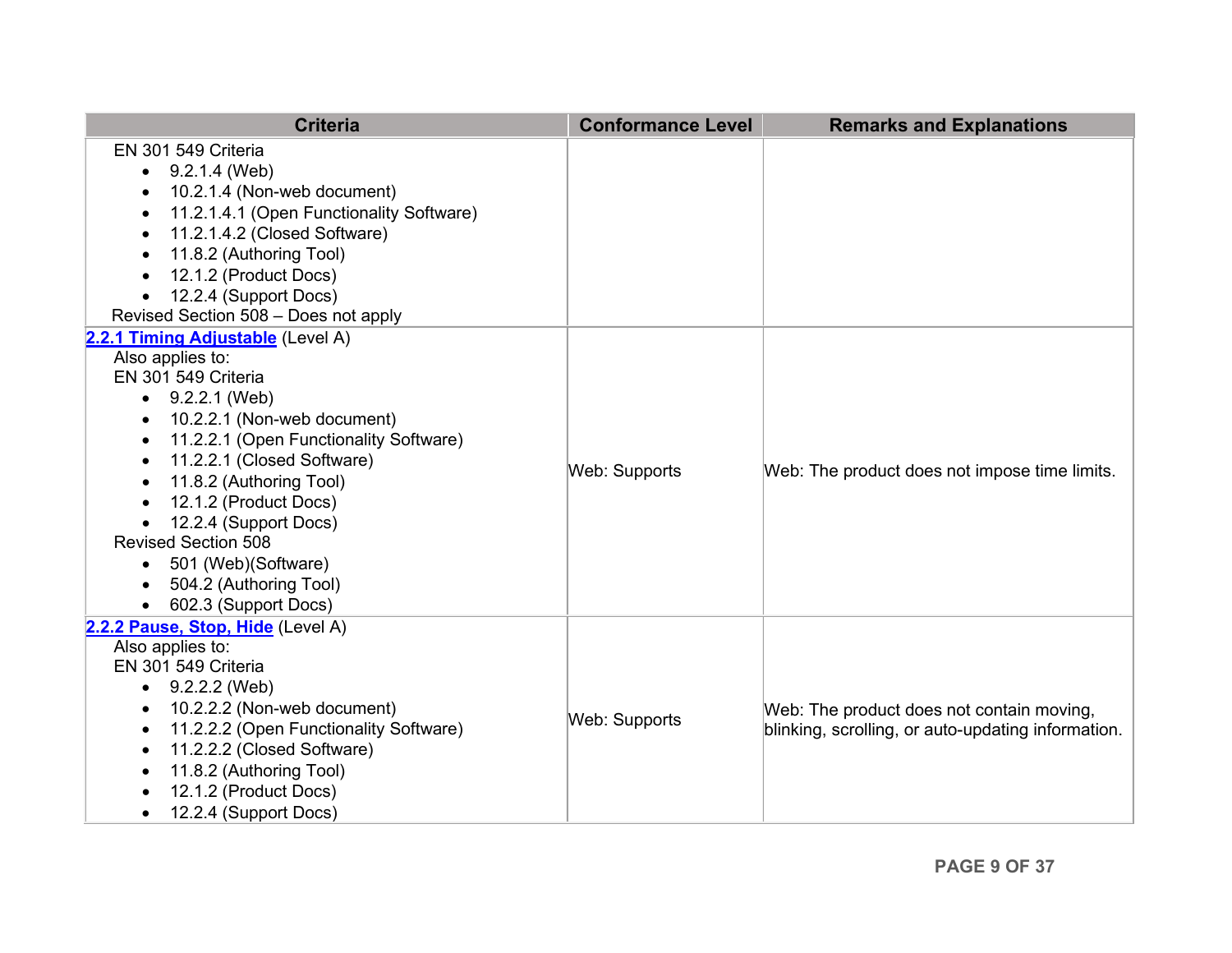<span id="page-9-0"></span>

| <b>Criteria</b>                                                                                                                                                                                                                                                                                                                                                                                                                                                                                                   | <b>Conformance Level</b> | <b>Remarks and Explanations</b>                                                                                                                                                    |
|-------------------------------------------------------------------------------------------------------------------------------------------------------------------------------------------------------------------------------------------------------------------------------------------------------------------------------------------------------------------------------------------------------------------------------------------------------------------------------------------------------------------|--------------------------|------------------------------------------------------------------------------------------------------------------------------------------------------------------------------------|
| <b>Revised Section 508</b><br>501 (Web)(Software)<br>$\bullet$<br>504.2 (Authoring Tool)<br>602.3 (Support Docs)                                                                                                                                                                                                                                                                                                                                                                                                  |                          |                                                                                                                                                                                    |
| 2.3.1 Three Flashes or Below Threshold (Level A)<br>Also applies to:<br>EN 301 549 Criteria<br>9.2.3.1 (Web)<br>$\bullet$<br>10.2.3.1 (Non-web document)<br>11.2.3.1 (Open Functionality Software)<br>$\bullet$<br>11.2.3.1(Closed Software)<br>$\bullet$<br>11.8.2 (Authoring Tool)<br>$\bullet$<br>12.1.2 (Product Docs)<br>$\bullet$<br>12.2.4 (Support Docs)<br><b>Revised Section 508</b><br>501 (Web)(Software)<br>504.2 (Authoring Tool)<br>602.3 (Support Docs)                                           | <b>Web: Supports</b>     | Web: The product does not contain anything<br>that flashes.                                                                                                                        |
| 2.4.1 Bypass Blocks (Level A)<br>Also applies to:<br>EN 301 549 Criteria<br>$-9.2.4.1$ (Web)<br>10.2.4.1 (Non-web document) - Does not apply<br>11.2.4.1 (Open Functionality Software) - Does not<br>$\bullet$<br>apply<br>11.2.4.1 (Closed Software) – Does not apply<br>11.8.2 (Authoring Tool)<br>$\bullet$<br>12.1.2 (Product Docs)<br>12.2.4 (Support Docs)<br><b>Revised Section 508</b><br>501 (Web)(Software) - Does not apply to non-web<br>$\bullet$<br>software<br>504.2 (Authoring Tool)<br>$\bullet$ | Web: Does Not Support    | Web: A rating of Does Not Support has been<br>given for the following reason:<br>There is no mechanism within the<br>product to bypass repeated blocks of<br>navigational content. |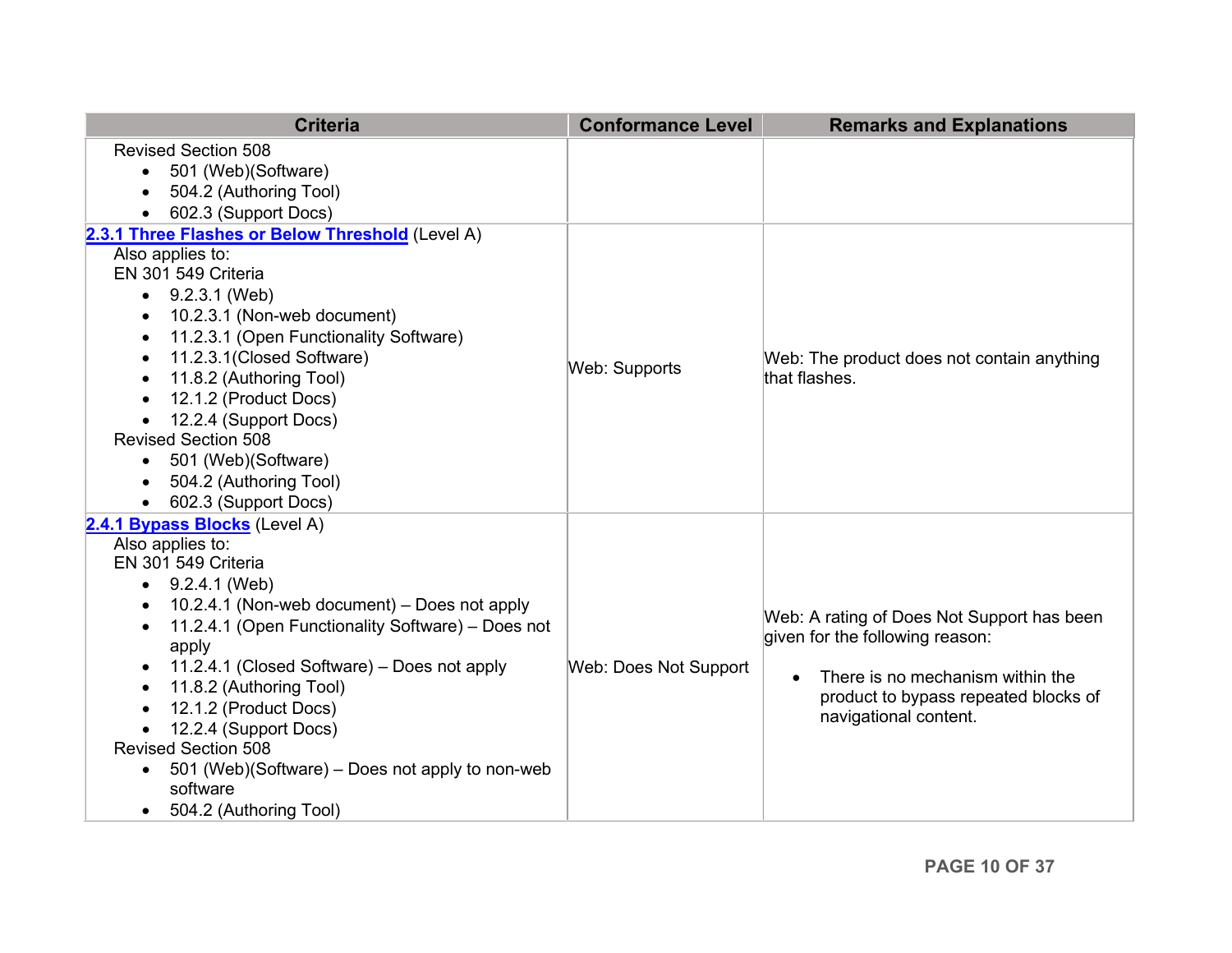<span id="page-10-2"></span><span id="page-10-1"></span><span id="page-10-0"></span>

| <b>Criteria</b>                                               | <b>Conformance Level</b>       | <b>Remarks and Explanations</b>                                                               |
|---------------------------------------------------------------|--------------------------------|-----------------------------------------------------------------------------------------------|
| 602.3 (Support Docs) - Does not apply to non-web<br>$\bullet$ |                                |                                                                                               |
| docs                                                          |                                |                                                                                               |
| 2.4.2 Page Titled (Level A)                                   |                                |                                                                                               |
| Also applies to:                                              |                                |                                                                                               |
| EN 301 549 Criteria                                           |                                |                                                                                               |
| 9.2.4.2 (Web)                                                 |                                |                                                                                               |
| 10.2.4.2 (Non-web document)                                   |                                |                                                                                               |
| 11.2.4.2 (Open Functionality Software) - Does not             |                                | Web: A rating of Does Not Support has been                                                    |
| apply                                                         |                                | given for the following reason:                                                               |
| 11.2.4.2 (Closed Software) – Does not apply<br>$\bullet$      | Web: Does Not Support          |                                                                                               |
| 11.8.2 (Authoring Tool)<br>$\bullet$                          |                                | Pages do not have unique titles.<br>$\bullet$                                                 |
| 12.1.2 (Product Docs)                                         |                                |                                                                                               |
| 12.2.4 (Support Docs)                                         |                                |                                                                                               |
| <b>Revised Section 508</b>                                    |                                |                                                                                               |
| 501 (Web)(Software)                                           |                                |                                                                                               |
| 504.2 (Authoring Tool)                                        |                                |                                                                                               |
| 602.3 (Support Docs)                                          |                                |                                                                                               |
| 2.4.3 Focus Order (Level A)                                   |                                |                                                                                               |
| Also applies to:                                              |                                |                                                                                               |
| EN 301 549 Criteria                                           |                                |                                                                                               |
| 9.2.4.3 (Web)<br>$\bullet$                                    |                                |                                                                                               |
| 10.2.4.3 (Non-web document)<br>٠                              |                                | Web: Most of the focusable components receive<br>focus in an order that preserves meaning and |
| 11.2.4.3 (Open Functionality Software)<br>٠                   |                                | operability. A rating of Partially Supports has                                               |
| 11.2.4.3 (Closed Software)<br>٠                               | <b>Web: Partially Supports</b> | been given for the following reason:                                                          |
| 11.8.2 (Authoring Tool)<br>$\bullet$                          |                                |                                                                                               |
| 12.1.2 (Product Docs)                                         |                                | In some cases, the focus order of<br>$\bullet$                                                |
| 12.2.4 (Support Docs)                                         |                                | content does not match its visual order.                                                      |
| <b>Revised Section 508</b>                                    |                                |                                                                                               |
| 501 (Web)(Software)<br>$\bullet$                              |                                |                                                                                               |
| 504.2 (Authoring Tool)                                        |                                |                                                                                               |
| 602.3 (Support Docs)                                          |                                |                                                                                               |
| 2.4.4 Link Purpose (In Context) (Level A)                     | <b>Web: Partially Supports</b> | Web: The purpose of most links can be                                                         |
| Also applies to:                                              |                                | determined from the link text alone, or from the                                              |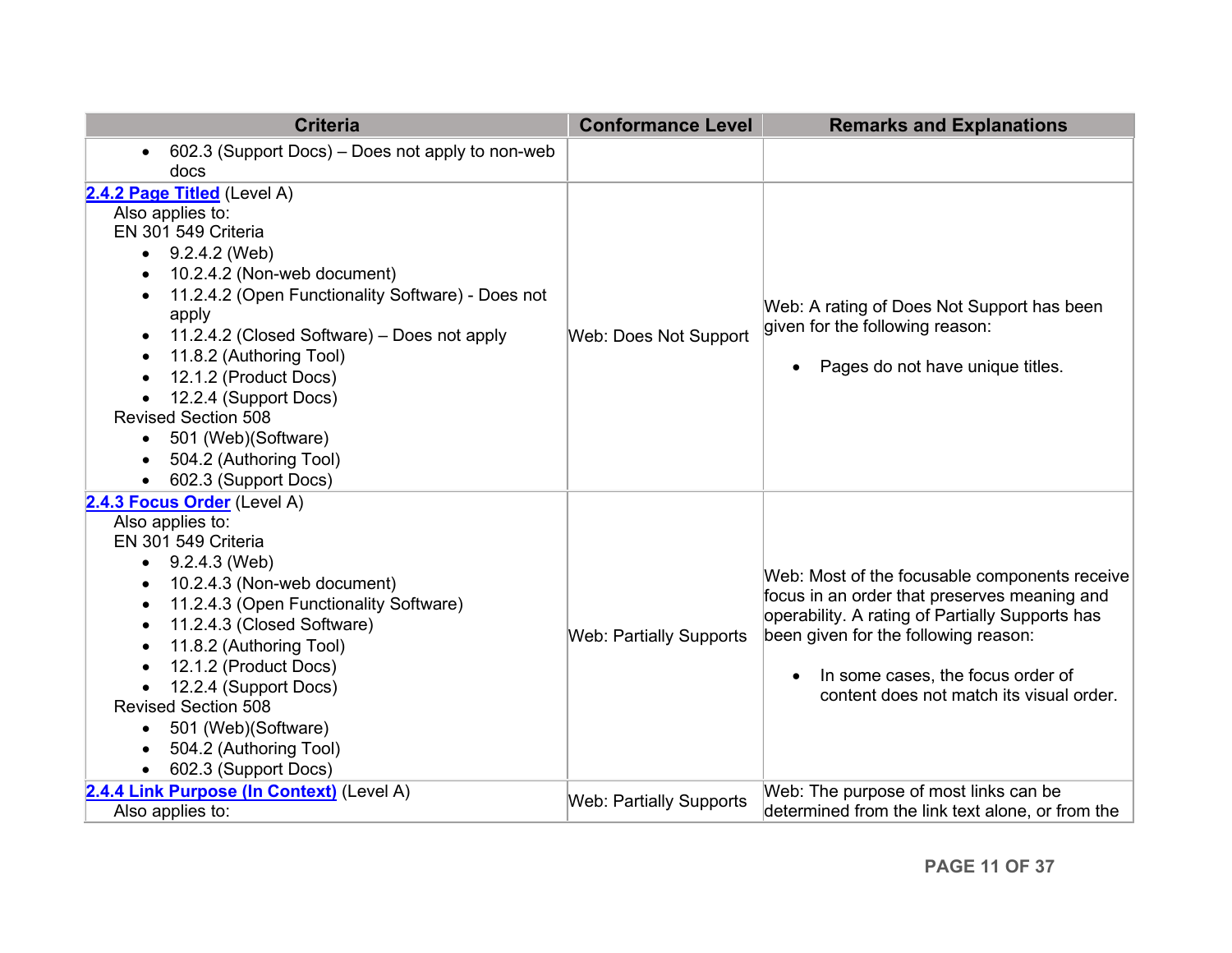<span id="page-11-0"></span>

| <b>Criteria</b>                                                                                                                                                                                                                                                                                                                                                                                                                                                                                                                                                                                                                                                                                                                                                                           | <b>Conformance Level</b>       | <b>Remarks and Explanations</b>                                                                                                                                                                                                                                                                                                                                                                                                                                                                                                      |
|-------------------------------------------------------------------------------------------------------------------------------------------------------------------------------------------------------------------------------------------------------------------------------------------------------------------------------------------------------------------------------------------------------------------------------------------------------------------------------------------------------------------------------------------------------------------------------------------------------------------------------------------------------------------------------------------------------------------------------------------------------------------------------------------|--------------------------------|--------------------------------------------------------------------------------------------------------------------------------------------------------------------------------------------------------------------------------------------------------------------------------------------------------------------------------------------------------------------------------------------------------------------------------------------------------------------------------------------------------------------------------------|
| EN 301 549 Criteria<br>9.2.4.4 (Web)<br>$\bullet$<br>10.2.4.4 (Non-web document)<br>$\bullet$<br>11.2.4.4 (Open Functionality Software)<br>$\bullet$<br>11.2.4.4 (Closed Software<br>$\bullet$<br>11.8.2 (Authoring Tool)<br>٠<br>12.1.2 (Product Docs)<br>$\bullet$<br>12.2.4 (Support Docs)<br><b>Revised Section 508</b><br>501 (Web)(Software)<br>$\bullet$<br>504.2 (Authoring Tool)<br>602.3 (Support Docs)<br>2.5.1 Pointer Gestures (Level A 2.1 only)<br>Also applies to:<br>EN 301 549 Criteria<br>$\bullet$ 9.2.5.1 (Web)<br>10.2.5.1 (Non-web document)<br>$\bullet$<br>11.2.5.1 (Open Functionality Software)<br>$\bullet$<br>11.2.5.1 (Closed Software)<br>$\bullet$<br>11.8.2 (Authoring Tool)<br>$\bullet$<br>12.1.2 (Product Docs)<br>$\bullet$<br>12.2.4 (Support Docs) | <b>Web: Partially Supports</b> | link text together with its programmatically<br>determined link context. A rating of Partially<br>Supports has been given for the following<br>reason:<br>In some cases, link text is not meaningful<br>$\bullet$<br>within context.<br>Web: Most functionality within the product does<br>not require path-based gestures. However, a<br>rating of Partially Supports has been given for<br>the following reason:<br>Some functionality, such as drag-and-<br>$\bullet$<br>drop window placement, requires path-<br>based gestures. |
| Revised Section 508 - Does not apply<br>2.5.2 Pointer Cancellation (Level A 2.1 only)                                                                                                                                                                                                                                                                                                                                                                                                                                                                                                                                                                                                                                                                                                     |                                |                                                                                                                                                                                                                                                                                                                                                                                                                                                                                                                                      |
| Also applies to:<br>EN 301 549 Criteria<br>9.2.5.2 (Web)<br>$\bullet$<br>10.2.5.2 (Non-web document)<br>$\bullet$<br>11.2.5.2 (Open Functionality Software)<br>$\bullet$<br>11.2.5.2 (Closed Software)<br>$\bullet$<br>11.8.2 (Authoring Tool)<br>$\bullet$<br>12.1.2 (Product Docs)<br>12.2.4 (Support Docs)                                                                                                                                                                                                                                                                                                                                                                                                                                                                             | Web: Supports                  | Web: The down-event of the pointer is not used<br>to execute functionality, except where such<br>functionality is easily reversible.                                                                                                                                                                                                                                                                                                                                                                                                 |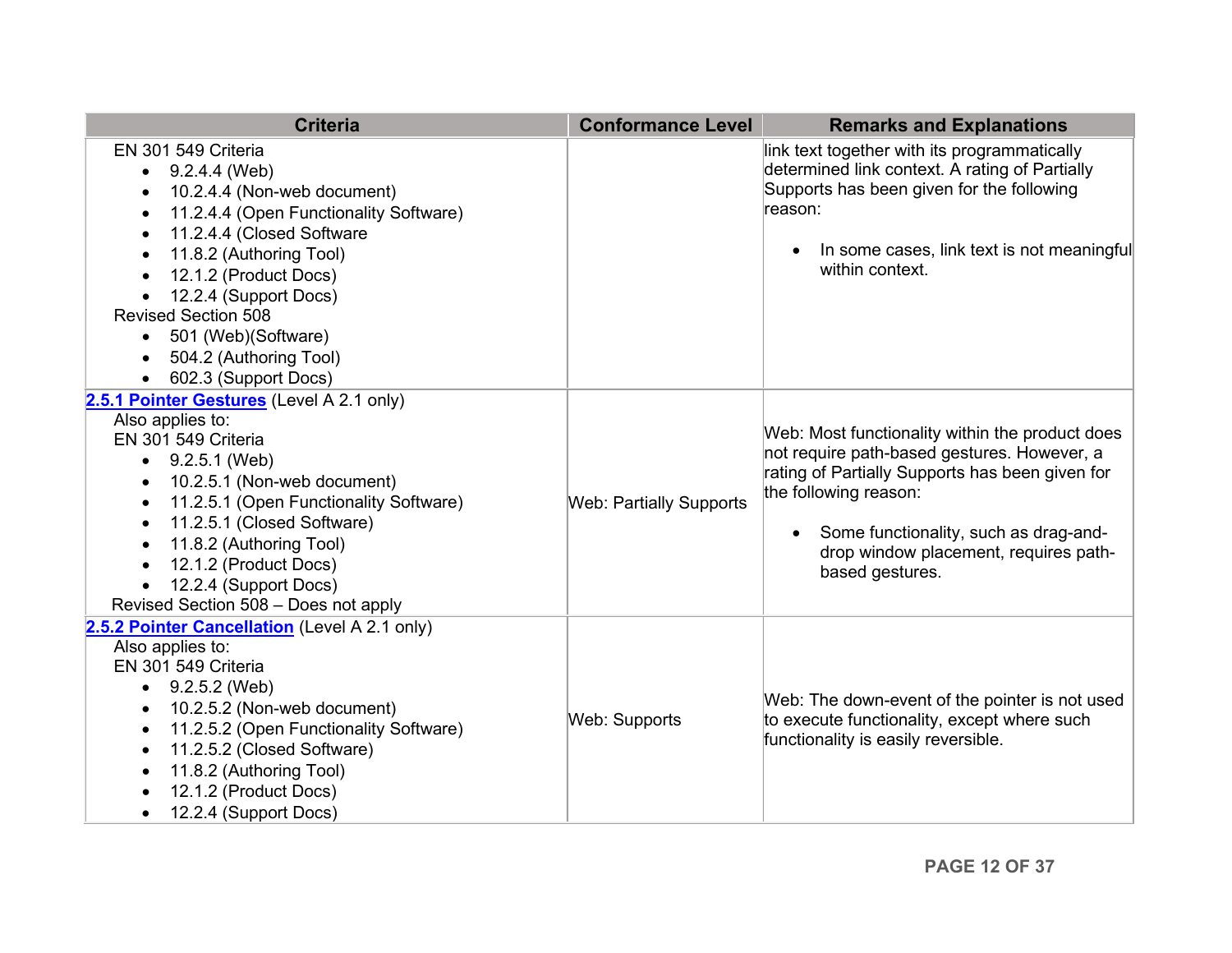<span id="page-12-0"></span>

| <b>Criteria</b>                                                                                                                                                                                                                                                                                                                                                                                                           | <b>Conformance Level</b> | <b>Remarks and Explanations</b>                                                                                                   |
|---------------------------------------------------------------------------------------------------------------------------------------------------------------------------------------------------------------------------------------------------------------------------------------------------------------------------------------------------------------------------------------------------------------------------|--------------------------|-----------------------------------------------------------------------------------------------------------------------------------|
| Revised Section 508 - Does not apply                                                                                                                                                                                                                                                                                                                                                                                      |                          |                                                                                                                                   |
| 2.5.3 Label in Name (Level A 2.1 only)<br>Also applies to:<br>EN 301 549 Criteria<br>9.2.5.3 (Web)<br>$\bullet$<br>10.2.5.3 (Non-web document)<br>$\bullet$<br>11.2.5.3 (Open Functionality Software)<br>$\bullet$<br>11.2.5.3 (Closed Software)<br>$\bullet$<br>11.8.2 (Authoring Tool)<br>$\bullet$<br>12.1.2 (Product Docs)<br>$\bullet$<br>12.2.4 (Support Docs)<br>$\bullet$<br>Revised Section 508 - Does not apply | Web: Supports            | Web: Where user-interface controls labelled by<br>text have accessible names, those accessible<br>names include the visible text. |
| 2.5.4 Motion Actuation (Level A 2.1 only)<br>Also applies to:<br>EN 301 549 Criteria<br>9.2.5.4 (Web)<br>$\bullet$<br>10.2.5.4 (Non-web document)<br>$\bullet$<br>11.2.5.4 (Open Functionality Software)<br>$\bullet$<br>11.2.5.4 (Closed Software<br>$\bullet$<br>11.8.2 (Authoring Tool)<br>$\bullet$<br>12.1.2 (Product Docs)<br>$\bullet$<br>12.2.4 (Support Docs)<br>Revised Section 508 - Does not apply            | <b>Web: Supports</b>     | Web: The product does not contain functionality<br>that can be operated by device motion or user<br>motion.                       |
| 3.1.1 Language of Page (Level A)<br>Also applies to:<br>EN 301 549 Criteria<br>9.3.1.1 (Web)<br>$\bullet$<br>10.3.1.1 (Non-web document)<br>$\bullet$<br>11.3.1.1.1 (Open Functionality Software)<br>$\bullet$<br>11.3.1.1.2 (Closed Software)<br>$\bullet$<br>11.8.2 (Authoring Tool)<br>$\bullet$<br>12.1.2 (Product Docs)<br>12.2.4 (Support Docs)<br>$\bullet$                                                        | Web: Does Not Support    | Web: The language of each page in the product<br>is not programmatically determinable.                                            |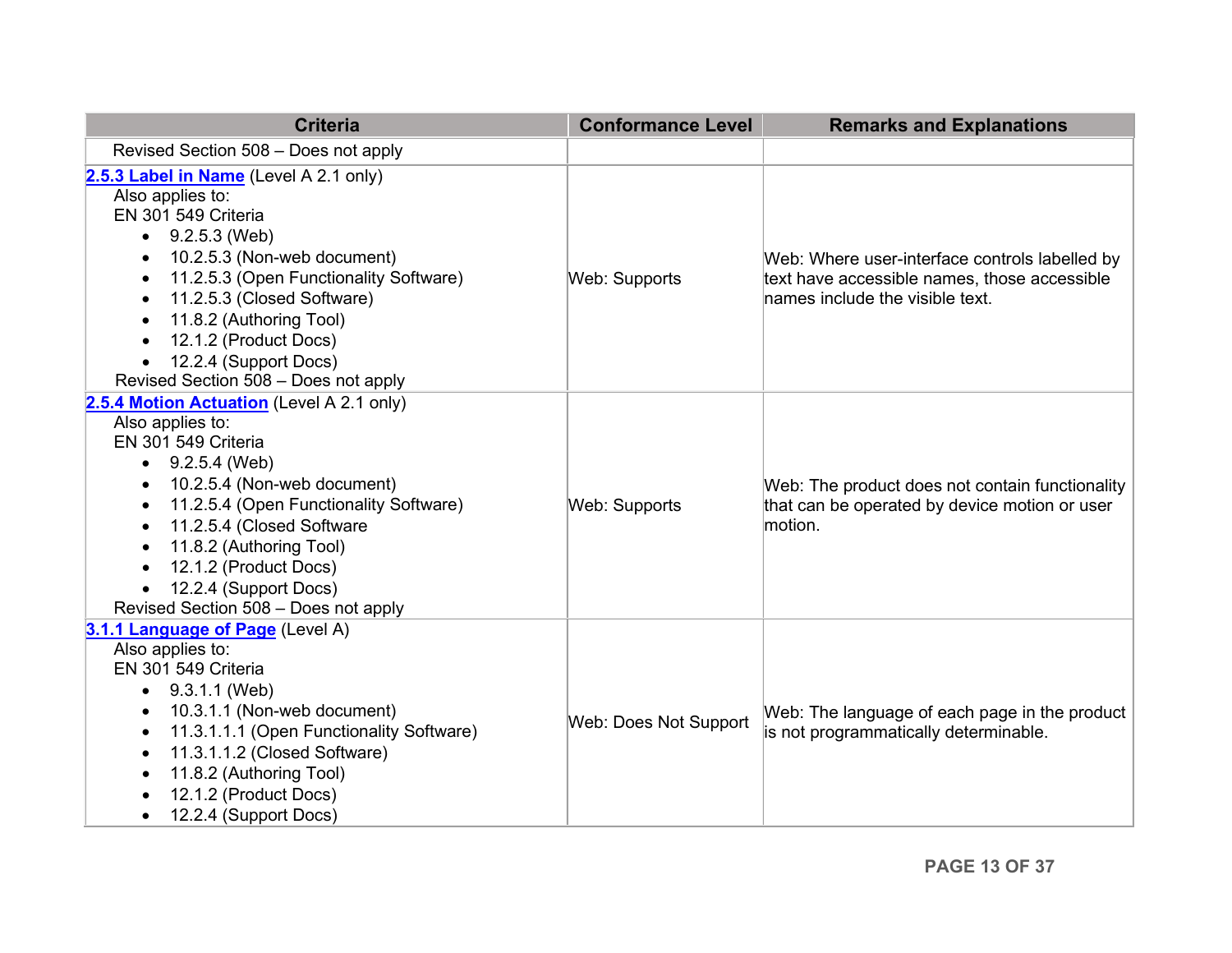| <b>Criteria</b>                                                | <b>Conformance Level</b> | <b>Remarks and Explanations</b>                 |
|----------------------------------------------------------------|--------------------------|-------------------------------------------------|
| <b>Revised Section 508</b><br>501 (Web)(Software)<br>$\bullet$ |                          |                                                 |
| 504.2 (Authoring Tool)<br>$\bullet$                            |                          |                                                 |
| 602.3 (Support Docs)                                           |                          |                                                 |
| 3.2.1 On Focus (Level A)                                       |                          |                                                 |
| Also applies to:                                               |                          |                                                 |
| EN 301 549 Criteria                                            |                          |                                                 |
| 9.3.2.1 (Web)<br>$\bullet$                                     |                          |                                                 |
| 10.3.2.1 (Non-web document)<br>$\bullet$                       |                          |                                                 |
| 11.3.2.1 (Open Functionality Software)<br>$\bullet$            |                          |                                                 |
| 11.3.2.1 (Closed Software)<br>$\bullet$                        | <b>Web: Supports</b>     | Web: The product does not initiate any changes  |
| 11.8.2 (Authoring Tool)                                        |                          | of context when a component receives focus.     |
| 12.1.2 (Product Docs)<br>$\bullet$                             |                          |                                                 |
| 12.2.4 (Support Docs)<br><b>Revised Section 508</b>            |                          |                                                 |
|                                                                |                          |                                                 |
| 501 (Web)(Software)<br>$\bullet$<br>504.2 (Authoring Tool)     |                          |                                                 |
| $\bullet$<br>602.3 (Support Docs)                              |                          |                                                 |
| 3.2.2 On Input (Level A)                                       |                          |                                                 |
| Also applies to:                                               |                          |                                                 |
| EN 301 549 Criteria                                            |                          |                                                 |
| 9.3.2.2 (Web)<br>$\bullet$                                     |                          |                                                 |
| 10.3.2.2 (Non-web document)<br>$\bullet$                       |                          |                                                 |
| 11.3.2.2 (Open Functionality Software)<br>٠                    |                          | Web: Changing the setting of any user interface |
| 11.3.2.2 (Closed Software)<br>$\bullet$                        |                          | component does not automatically cause a        |
| 11.8.2 (Authoring Tool)<br>$\bullet$                           | <b>Web: Supports</b>     | change of context unless the user has been      |
| 12.1.2 (Product Docs)                                          |                          | advised of the behavior before using the        |
| 12.2.4 (Support Docs)                                          |                          | component.                                      |
| <b>Revised Section 508</b>                                     |                          |                                                 |
| 501 (Web)(Software)<br>$\bullet$                               |                          |                                                 |
| 504.2 (Authoring Tool)                                         |                          |                                                 |
| 602.3 (Support Docs)<br>$\bullet$                              |                          |                                                 |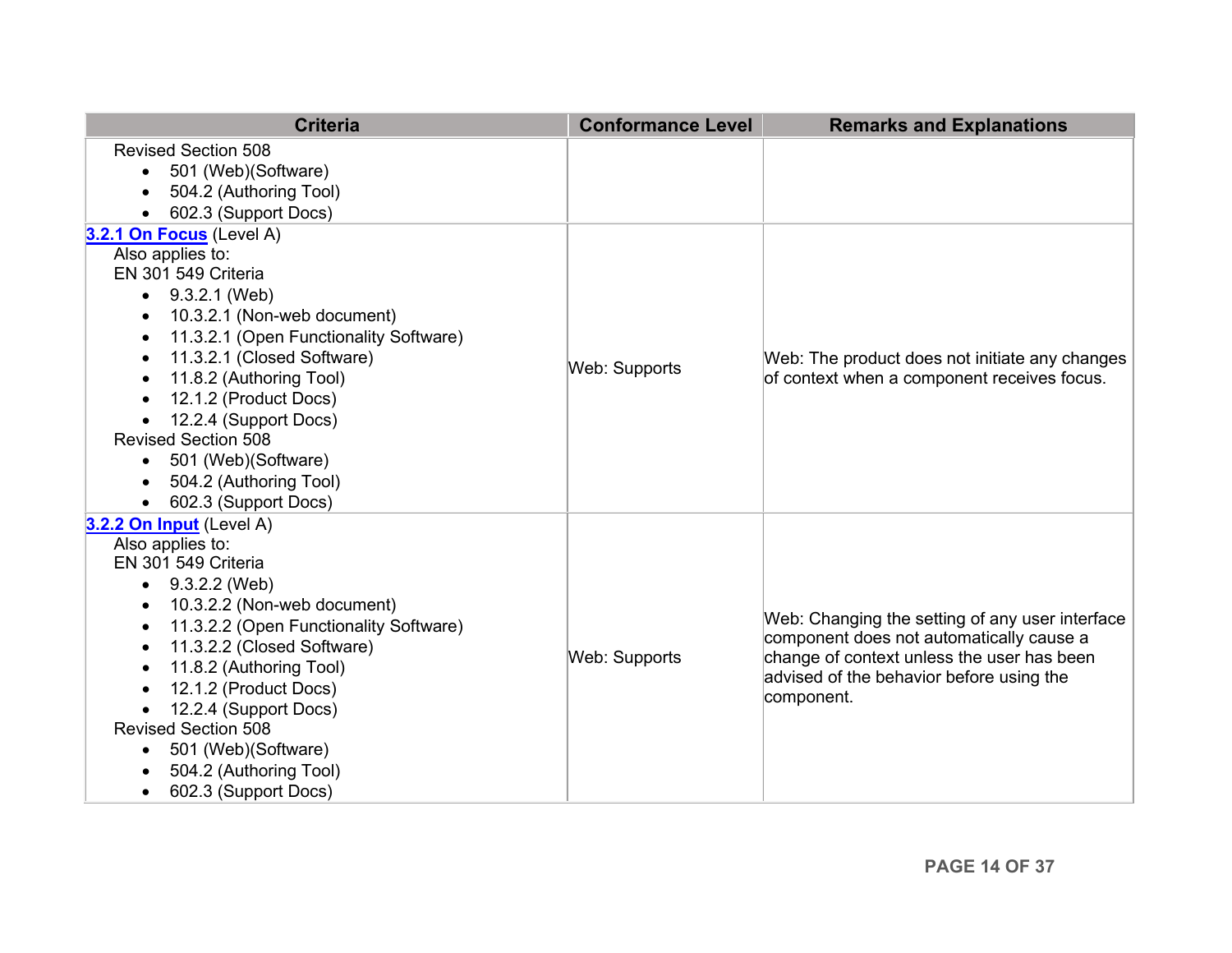<span id="page-14-1"></span><span id="page-14-0"></span>

| <b>Criteria</b>                                                                                                                                                                                                                                                                                                                                                                                                                                                                                                  | <b>Conformance Level</b>       | <b>Remarks and Explanations</b>                                                                                                                                                                                                                       |
|------------------------------------------------------------------------------------------------------------------------------------------------------------------------------------------------------------------------------------------------------------------------------------------------------------------------------------------------------------------------------------------------------------------------------------------------------------------------------------------------------------------|--------------------------------|-------------------------------------------------------------------------------------------------------------------------------------------------------------------------------------------------------------------------------------------------------|
| 3.3.1 Error Identification (Level A)<br>Also applies to:<br>EN 301 549 Criteria<br>9.3.3.1 (Web)<br>$\bullet$<br>10.3.3.1 (Non-web document)<br>$\bullet$<br>11.3.3.1.1 (Open Functionality Software)<br>$\bullet$<br>11.3.3.1.2 (Closed Software)<br>$\bullet$<br>11.8.2 (Authoring Tool)<br>$\bullet$<br>12.1.2 (Product Docs)<br>$\bullet$<br>12.2.4 (Support Docs)<br>$\bullet$<br><b>Revised Section 508</b><br>501 (Web)(Software)<br>$\bullet$<br>504.2 (Authoring Tool)<br>$\bullet$                     | Web: Supports                  | Web: When input errors are automatically<br>detected, those errors are identified and<br>described to the user in text.                                                                                                                               |
| 602.3 (Support Docs)<br>$\bullet$<br>3.3.2 Labels or Instructions (Level A)<br>Also applies to:<br>EN 301 549 Criteria<br>9.3.3.2 (Web)<br>10.3.3.2 (Non-web document)<br>$\bullet$<br>11.3.3.2 (Open Functionality Software)<br>$\bullet$<br>11.3.3.2 (Closed Software)<br>$\bullet$<br>11.8.2 (Authoring Tool)<br>$\bullet$<br>12.1.2 (Product Docs)<br>$\bullet$<br>12.2.4 (Support Docs)<br><b>Revised Section 508</b><br>501 (Web)(Software)<br>$\bullet$<br>504.2 (Authoring Tool)<br>602.3 (Support Docs) | <b>Web: Partially Supports</b> | Web: In most cases, label and instructions are<br>provided to assist with user input. However, a<br>rating of Partially Supports has been given for<br>the following reason:<br>In some cases, form fields are labelled<br>only through placeholders. |
| 4.1.1 Parsing (Level A)<br>Also applies to:<br>EN 301 549 Criteria<br>9.4.1.1 (Web)<br>$\bullet$<br>10.4.1.1 (Non-web document)                                                                                                                                                                                                                                                                                                                                                                                  | <b>Web: Partially Supports</b> | Web: Elements have complete start and end<br>tags, and elements do not contain duplicate<br>attributes. However, a rating of Partially<br>Supports has been given for the following<br>reasons:                                                       |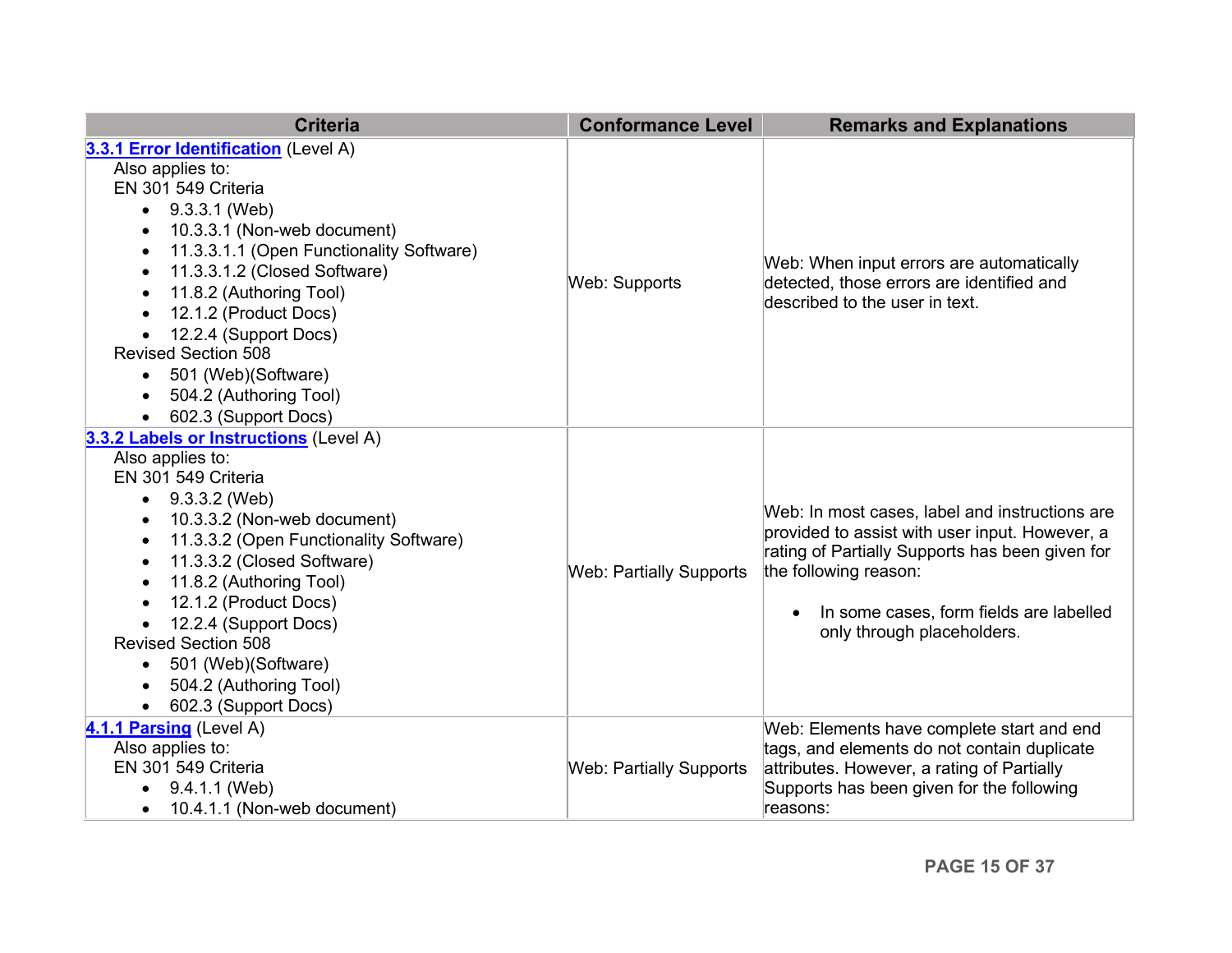<span id="page-15-0"></span>

| <b>Criteria</b>                                                                                                                                                                                                                                                                                                                                                                                                                                                                                      | <b>Conformance Level</b>       | <b>Remarks and Explanations</b>                                                                                                                                                                                                                                                                                                                                                                                                                                                                                                                                                                                                                                                 |
|------------------------------------------------------------------------------------------------------------------------------------------------------------------------------------------------------------------------------------------------------------------------------------------------------------------------------------------------------------------------------------------------------------------------------------------------------------------------------------------------------|--------------------------------|---------------------------------------------------------------------------------------------------------------------------------------------------------------------------------------------------------------------------------------------------------------------------------------------------------------------------------------------------------------------------------------------------------------------------------------------------------------------------------------------------------------------------------------------------------------------------------------------------------------------------------------------------------------------------------|
| 11.4.1.1.1 (Open Functionality Software)<br>$\bullet$<br>11.4.1.1.2 (Closed Software)<br>$\bullet$<br>11.8.2 (Authoring Tool)<br>$\bullet$<br>12.1.2 (Product Docs)<br>$\bullet$<br>12.2.4 (Support Docs)<br><b>Revised Section 508</b><br>501 (Web)(Software)<br>$\bullet$<br>504.2 (Authoring Tool)<br>$\bullet$<br>602.3 (Support Docs)                                                                                                                                                           |                                | Some elements have non-unique ID<br>attributes.<br>Some list elements are not nested<br>$\bullet$<br>appropriately.                                                                                                                                                                                                                                                                                                                                                                                                                                                                                                                                                             |
| 4.1.2 Name, Role, Value (Level A)<br>Also applies to:<br>EN 301 549 Criteria<br>9.4.1.2 (Web)<br>$\bullet$<br>10.4.1.2 (Non-web document)<br>$\bullet$<br>11.4.1.2.1 (Open Functionality Software)<br>$\bullet$<br>11.4.1.2.2 (Closed Software)<br>$\bullet$<br>11.8.2 (Authoring Tool)<br>$\bullet$<br>12.1.2 (Product Docs)<br>$\bullet$<br>12.2.4 (Support Docs)<br><b>Revised Section 508</b><br>501 (Web)(Software)<br>$\bullet$<br>504.2 (Authoring Tool)<br>$\bullet$<br>602.3 (Support Docs) | <b>Web: Partially Supports</b> | Web: In many cases, the name, role, state, and<br>value of elements is programmatically<br>determinable and accurate, and can be<br>programmatically set where applicable.<br>However, a rating of Partially Supports has been<br>given for the following reasons:<br>Some elements do not convey their roles<br>accurately to assistive technology.<br>Expandable content does not convey<br>expanded or collapsed states to<br>assistive technology.<br>In some cases, ARIA attributes are used<br>$\bullet$<br>inappropriately and inhibit assistive<br>technology users.<br>Some form fields are missing valid<br>labels.<br>Image buttons are lacking accessible<br>names. |

#### *Table 2: Success Criteria, Level AA*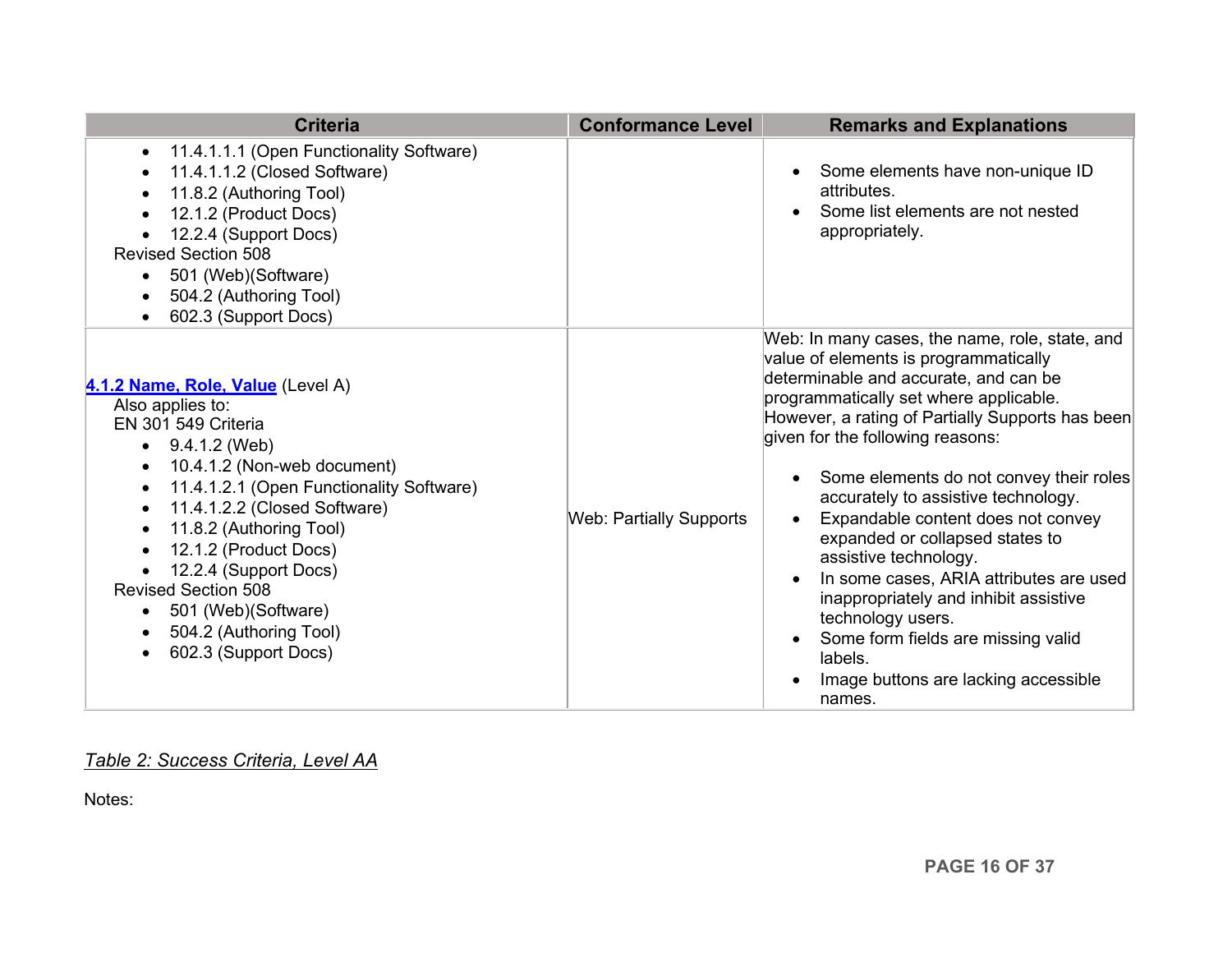| <b>Criteria</b>                                                                                                                                                                                                                                                                                                                                                                                                                                                                       | <b>Conformance</b><br>Level | <b>Remarks and Explanations</b>                                                           |
|---------------------------------------------------------------------------------------------------------------------------------------------------------------------------------------------------------------------------------------------------------------------------------------------------------------------------------------------------------------------------------------------------------------------------------------------------------------------------------------|-----------------------------|-------------------------------------------------------------------------------------------|
| 1.2.4 Captions (Live) (Level AA)<br>Also applies to:<br>EN 301 549 Criteria<br>9.1.2.4 (Web)<br>$\bullet$<br>10.1.2.4 (Non-web document)<br>11.1.2.4 (Open Functionality Software)<br>$\bullet$<br>11.1.2.4 (Closed Software)<br>$\bullet$<br>11.8.2 (Authoring Tool)<br>$\bullet$<br>12.1.2 (Product Docs)<br>$\bullet$<br>12.2.4 (Support Docs)<br><b>Revised Section 508</b><br>501 (Web)(Software)<br>$\bullet$<br>504.2 (Authoring Tool)<br>$\bullet$<br>602.3 (Support Docs)    | Web: Supports               | Web: The product does not have live audio content in<br>synchronized media.               |
| 1.2.5 Audio Description (Prerecorded) (Level AA)<br>Also applies to:<br>EN 301 549 Criteria<br>9.1.2.5 (Web)<br>10.1.2.5 (Non-web document)<br>$\bullet$<br>11.1.2.5 (Open Functionality Software)<br>$\bullet$<br>11.1.2.5 (Closed Software)<br>$\bullet$<br>11.8.2 (Authoring Tool)<br>$\bullet$<br>12.1.2 (Product Docs)<br>$\bullet$<br>12.2.4 (Support Docs)<br><b>Revised Section 508</b><br>501 (Web)(Software)<br>$\bullet$<br>504.2 (Authoring Tool)<br>602.3 (Support Docs) | Web: Supports               | Web: The product does not have prerecorded video<br>content in synchronized media.        |
| 1.3.4 Orientation (Level AA 2.1 only)<br>Also applies to:<br>EN 301 549 Criteria<br>9.1.3.4 (Web)<br>$\bullet$                                                                                                                                                                                                                                                                                                                                                                        | <b>Web: Supports</b>        | Web: Content does not restrict its view and operation to<br>a single display orientation. |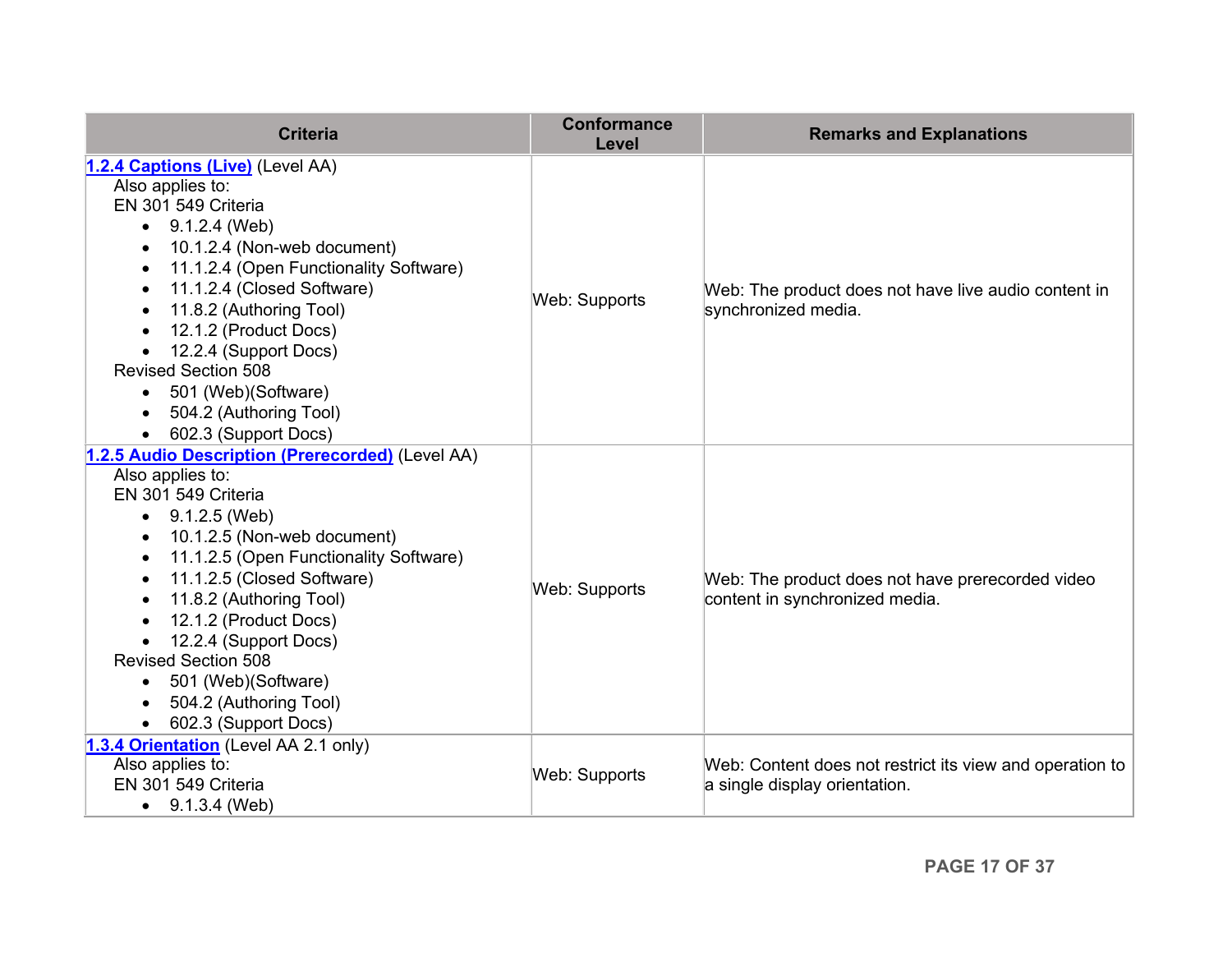| <b>Criteria</b>                                                                                                                                                                                                                                                                                                                                                                                                                                 | <b>Conformance</b><br>Level | <b>Remarks and Explanations</b>                                                           |
|-------------------------------------------------------------------------------------------------------------------------------------------------------------------------------------------------------------------------------------------------------------------------------------------------------------------------------------------------------------------------------------------------------------------------------------------------|-----------------------------|-------------------------------------------------------------------------------------------|
| 10.1.3.4 (Non-web document)<br>$\bullet$<br>11.1.3.4 (Open Functionality Software)<br>11.1.3.4 (Closed Software)<br>11.8.2 (Authoring Tool)<br>12.1.2 (Product Docs)<br>12.2.4 (Support Docs)                                                                                                                                                                                                                                                   |                             |                                                                                           |
| Revised Section 508 - Does not apply                                                                                                                                                                                                                                                                                                                                                                                                            |                             |                                                                                           |
| 1.3.5 Identify Input Purpose (Level AA 2.1 only)<br>Also applies to:<br>EN 301 549 Criteria<br>$\bullet$ 9.1.3.5 (Web)<br>10.1.3.4 (Non-web document)<br>11.1.3.5 (Open Functionality Software)<br>11.1.3.5 (Closed Software)<br>$\bullet$<br>11.8.2 (Authoring Tool)<br>$\bullet$<br>12.1.2 (Product Docs)<br>12.2.4 (Support Docs)<br>Revised Section 508 - Does not apply                                                                    | <b>Web: Supports</b>        | Web: The product does not contain form fields that<br>collect information about the user. |
| 1.4.3 Contrast (Minimum) (Level AA)<br>Also applies to:<br>EN 301 549 Criteria<br>9.1.4.3 (Web)<br>10.1.4.3 (Non-web document)<br>11.1.4.3 (Open Functionality Software)<br>$\bullet$<br>11.1.4.3 (Closed Software)<br>$\bullet$<br>11.8.2 (Authoring Tool)<br>12.1.2 (Product Docs)<br>12.2.4 (Support Docs)<br><b>Revised Section 508</b><br>501 (Web) (Software)<br>$\bullet$<br>504.2 (Authoring Tool)<br>602.3 (Support Docs)<br>$\bullet$ | <b>Web: Supports</b>        | Web: The product's visual presentation of text provides<br>la sufficient contrast ratio.  |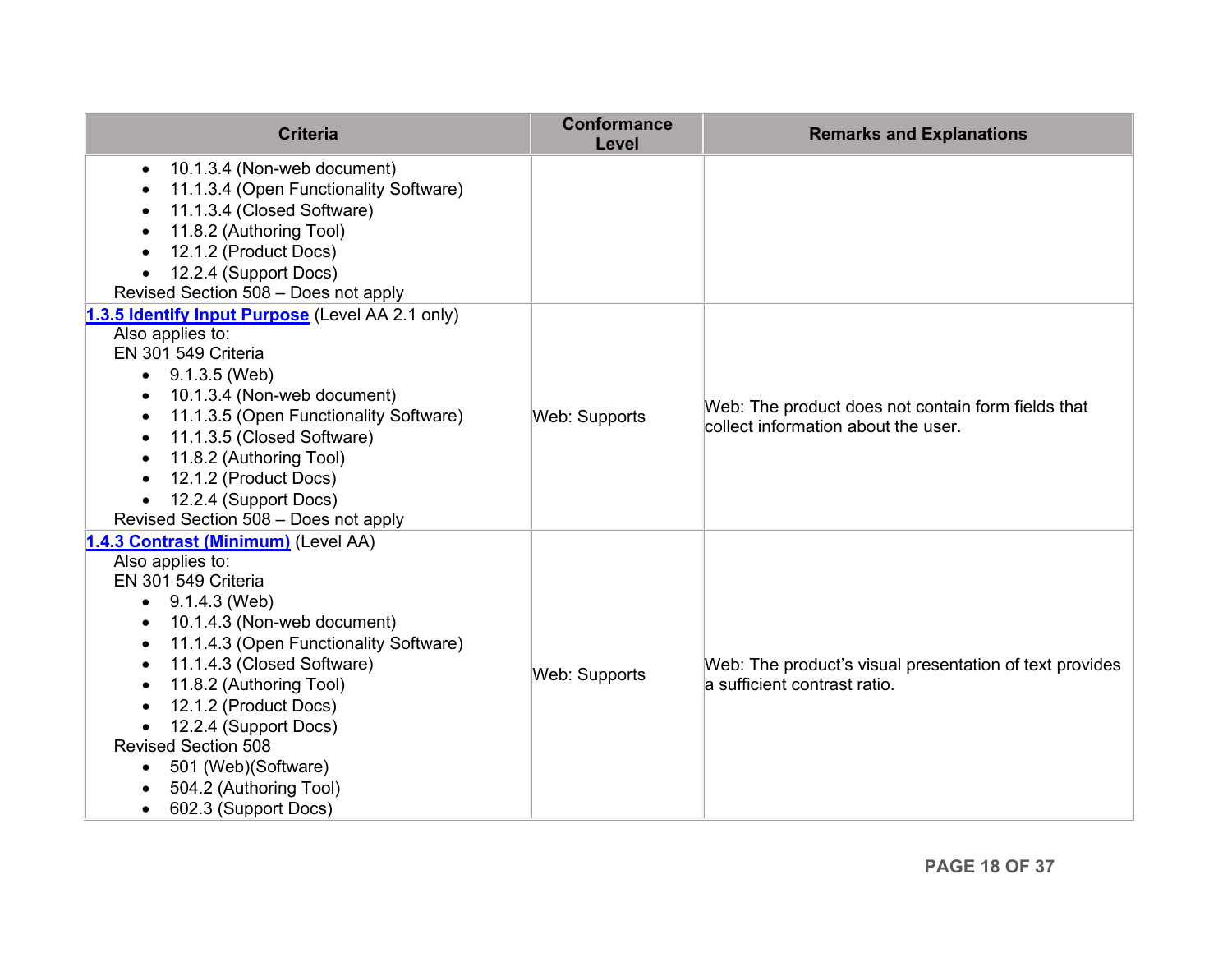<span id="page-18-0"></span>

| <b>Criteria</b>                                                                                                                                                                                                                                                                                                                                                                                                                                                                                              | <b>Conformance</b><br>Level       | <b>Remarks and Explanations</b>                                                                                                                                                                                                                                                                        |
|--------------------------------------------------------------------------------------------------------------------------------------------------------------------------------------------------------------------------------------------------------------------------------------------------------------------------------------------------------------------------------------------------------------------------------------------------------------------------------------------------------------|-----------------------------------|--------------------------------------------------------------------------------------------------------------------------------------------------------------------------------------------------------------------------------------------------------------------------------------------------------|
| 1.4.4 Resize text (Level AA)<br>Also applies to:<br>EN 301 549 Criteria<br>9.1.4.4 (Web)<br>$\bullet$<br>10.1.4.4 (Non-web document)<br>$\bullet$<br>11.1.4.4.1 (Open Functionality Software)<br>$\bullet$<br>11.1.4.4.2 (Closed Software)<br>$\bullet$<br>11.8.2 (Authoring Tool)<br>$\bullet$<br>12.1.2 (Product Docs)<br>$\bullet$<br>12.2.4 (Support Docs)<br>$\bullet$<br><b>Revised Section 508</b><br>501 (Web)(Software)<br>$\bullet$<br>504.2 (Authoring Tool)<br>$\bullet$<br>602.3 (Support Docs) | <b>Web: Supports</b>              | Web: Text can be resized without assistive technology<br>up to 200% without loss of content or functionality.                                                                                                                                                                                          |
| 1.4.5 Images of Text (Level AA)<br>Also applies to:<br>EN 301 549 Criteria<br>9.1.4.5 (Web)<br>10.1.4.5 (Non-web document)<br>٠<br>11.1.4.5.1 (Open Functionality Software)<br>$\bullet$<br>11.1.4.5.2 (Closed Software)<br>$\bullet$<br>11.8.2 (Authoring Tool)<br>$\bullet$<br>12.1.2 (Product Docs)<br>$\bullet$<br>12.2.4 (Support Docs)<br><b>Revised Section 508</b><br>501 (Web)(Software)<br>$\bullet$<br>504.2 (Authoring Tool)<br>602.3 (Support Docs)                                             | <b>Web: Partially</b><br>Supports | Web: In most cases, the product uses text instead of<br>images of text, except where essential for branding<br>purposes. A rating of Partially Supports has been given<br>for the following reason:<br>In some non-essential cases, images of text<br>$\bullet$<br>without text alternatives are used. |
| 1.4.10 Reflow (Level AA 2.1 only)<br>Also applies to:<br>EN 301 549 Criteria<br>9.1.4.10 (Web)                                                                                                                                                                                                                                                                                                                                                                                                               | Web: Supports                     | Web: Content can be presented without loss of<br>information or functionality, and without scrolling in two<br>dimensions, at the dimensions required by this criterion,<br>except in cases where a two-dimensional layout is                                                                          |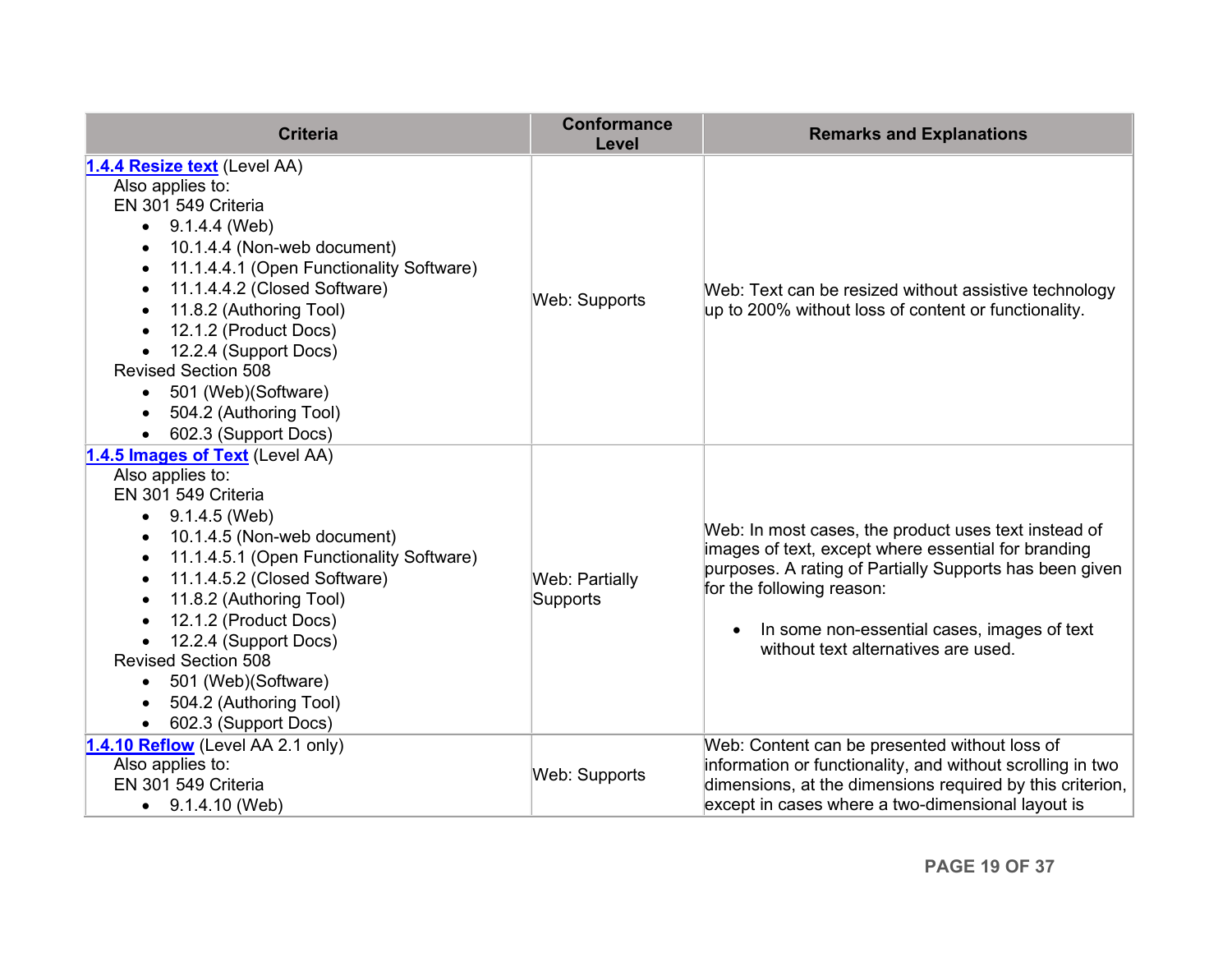<span id="page-19-0"></span>

| <b>Criteria</b>                                                                                                                                                                                                                                                                                                                                                         | <b>Conformance</b><br>Level       | <b>Remarks and Explanations</b>                                                                                                                        |
|-------------------------------------------------------------------------------------------------------------------------------------------------------------------------------------------------------------------------------------------------------------------------------------------------------------------------------------------------------------------------|-----------------------------------|--------------------------------------------------------------------------------------------------------------------------------------------------------|
| 10.1.4.10 (Non-web document)<br>٠<br>11.1.4.10.1 (Open Functionality Software)<br>$\bullet$<br>11.1.4.10.2 (Closed Software)<br>$\bullet$<br>11.8.2 (Authoring Tool)<br>12.1.2 (Product Docs)<br>12.2.4 (Support Docs)<br>Revised Section 508 - Does not apply                                                                                                          |                                   | necessary for understanding the content, such as data<br>grids.                                                                                        |
| 1.4.11 Non-text Contrast (Level AA 2.1 only)<br>Also applies to:<br>EN 301 549 Criteria<br>9.1.4.11 (Web)<br>10.1.4.11 (Non-web document)<br>$\bullet$<br>11.1.4.11 (Open Functionality Software)<br>٠<br>11.1.4.11 (Closed Software)<br>$\bullet$<br>11.8.2 (Authoring Tool)<br>12.1.2 (Product Docs)<br>12.2.4 (Support Docs)<br>Revised Section 508 - Does not apply | Web: Supports                     | Web: User-interface components and graphical objects<br>provided sufficient color contrast against their<br>backgrounds where necessary.               |
| 1.4.12 Text Spacing (Level AA 2.1 only)<br>Also applies to:<br>EN 301 549 Criteria<br>9.1.4.12 (Web)<br>10.1.4.12 (Non-web document)<br>٠<br>11.1.4.12 (Open Functionality Software)<br>$\bullet$<br>11.1.4.12 (Closed Software)<br>$\bullet$<br>11.8.2 (Authoring Tool)<br>12.1.2 (Product Docs)<br>12.2.4 (Support Docs)<br>Revised Section 508 - Does not apply      | Web: Supports                     | Web: No loss of content or functionality occurs when<br>text spacing is increased according to the guidelines in<br>this criterion.                    |
| 1.4.13 Content on Hover or Focus (Level AA 2.1 only)<br>Also applies to:<br>EN 301 549 Criteria                                                                                                                                                                                                                                                                         | <b>Web: Partially</b><br>Supports | Web: Content that appears on hover or focus is<br>hoverable and persistent. A rating of Partially Supports<br>has been given for the following reason: |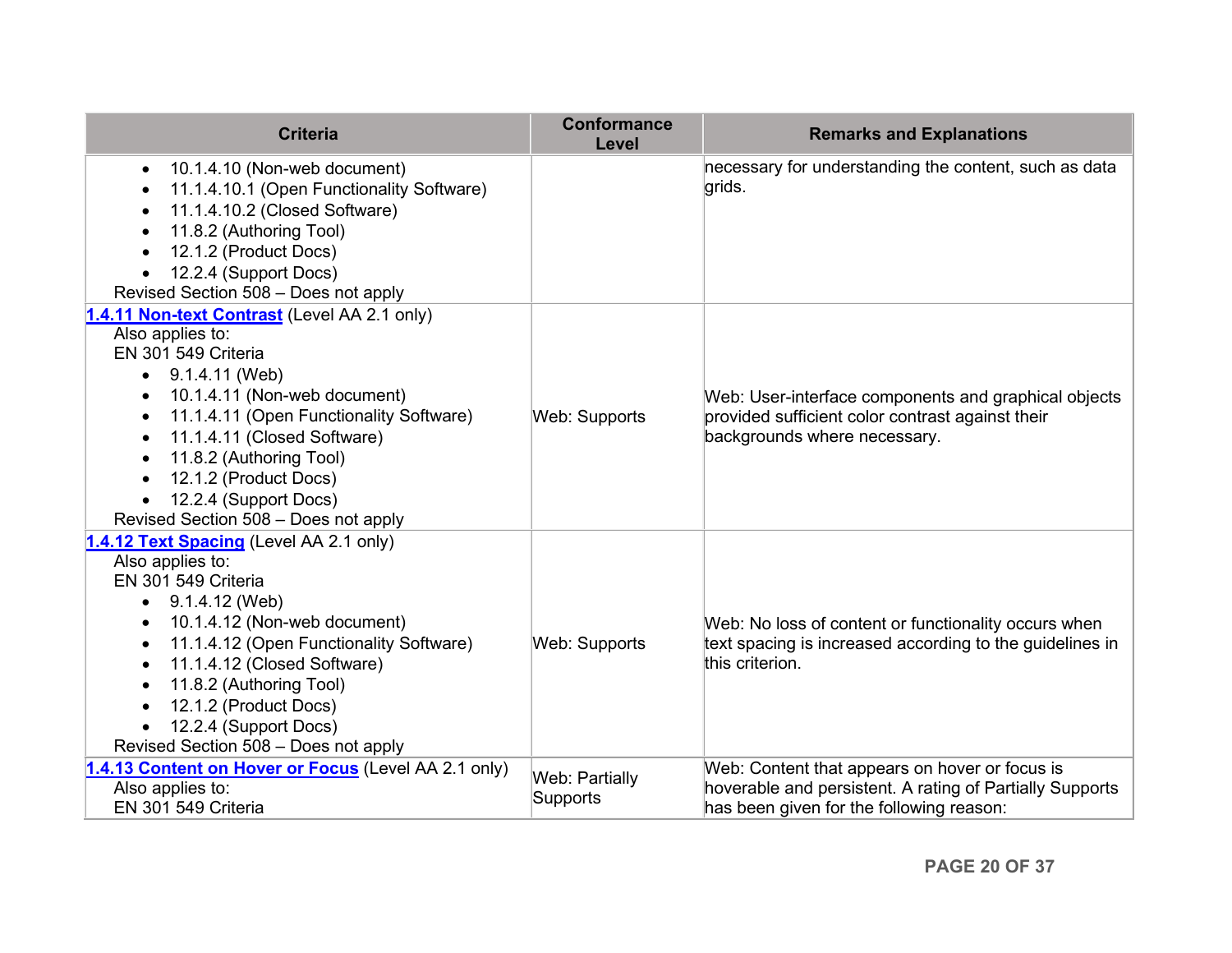| <b>Criteria</b>                                                                                                                                                                                                                                                                                                                                                                                                                                                                                                                                                                 | <b>Conformance</b><br>Level | <b>Remarks and Explanations</b>                                                                                                 |
|---------------------------------------------------------------------------------------------------------------------------------------------------------------------------------------------------------------------------------------------------------------------------------------------------------------------------------------------------------------------------------------------------------------------------------------------------------------------------------------------------------------------------------------------------------------------------------|-----------------------------|---------------------------------------------------------------------------------------------------------------------------------|
| 9.1.4.13 (Web)<br>$\bullet$<br>10.1.4.13 (Non-web document)<br>$\bullet$<br>11.1.4.13 (Open Functionality Software)<br>$\bullet$<br>11.1.4.13 (Closed Software)<br>11.8.2 (Authoring Tool)<br>12.1.2 (Product Docs)<br>$\bullet$<br>12.2.4 (Support Docs)<br>Revised Section 508 - Does not apply                                                                                                                                                                                                                                                                               |                             | Some content that appears on mouse hover<br>$\bullet$<br>cannot be dismissed without moving the mouse<br>away from the content. |
| 2.4.5 Multiple Ways (Level AA)<br>Also applies to:<br>EN 301 549 Criteria<br>9.2.4.5 (Web)<br>$\bullet$<br>10.2.4.5 (Non-web document) – Does not apply<br>$\bullet$<br>11.2.4.5 (Open Functionality Software) - Does<br>not apply<br>11.2.4.5 (Closed Software) – Does not apply<br>11.8.2 (Authoring Tool)<br>$\bullet$<br>12.1.2 (Product Docs)<br>$\bullet$<br>12.2.4 (Support Docs)<br><b>Revised Section 508</b><br>• 501 (Web)(Software) – Does not apply to non-<br>web software<br>504.2 (Authoring Tool)<br>602.3 (Support Docs) – Does not apply to non-<br>web docs | Web: Supports               | Web: The product has more than one way to locate a<br>web page, except where the web page is a step in a<br>process.            |
| 2.4.6 Headings and Labels (Level AA)<br>Also applies to:<br>EN 301 549 Criteria<br>$\bullet$ 9.2.4.6 (Web)<br>10.2.4.6 (Non-web document)<br>$\bullet$<br>11.2.4.6 (Open Functionality Software)<br>11.2.4.6 (Closed Software)<br>$\bullet$                                                                                                                                                                                                                                                                                                                                     | Web: Supports               | Web: Headings and labels describe topic or purpose.                                                                             |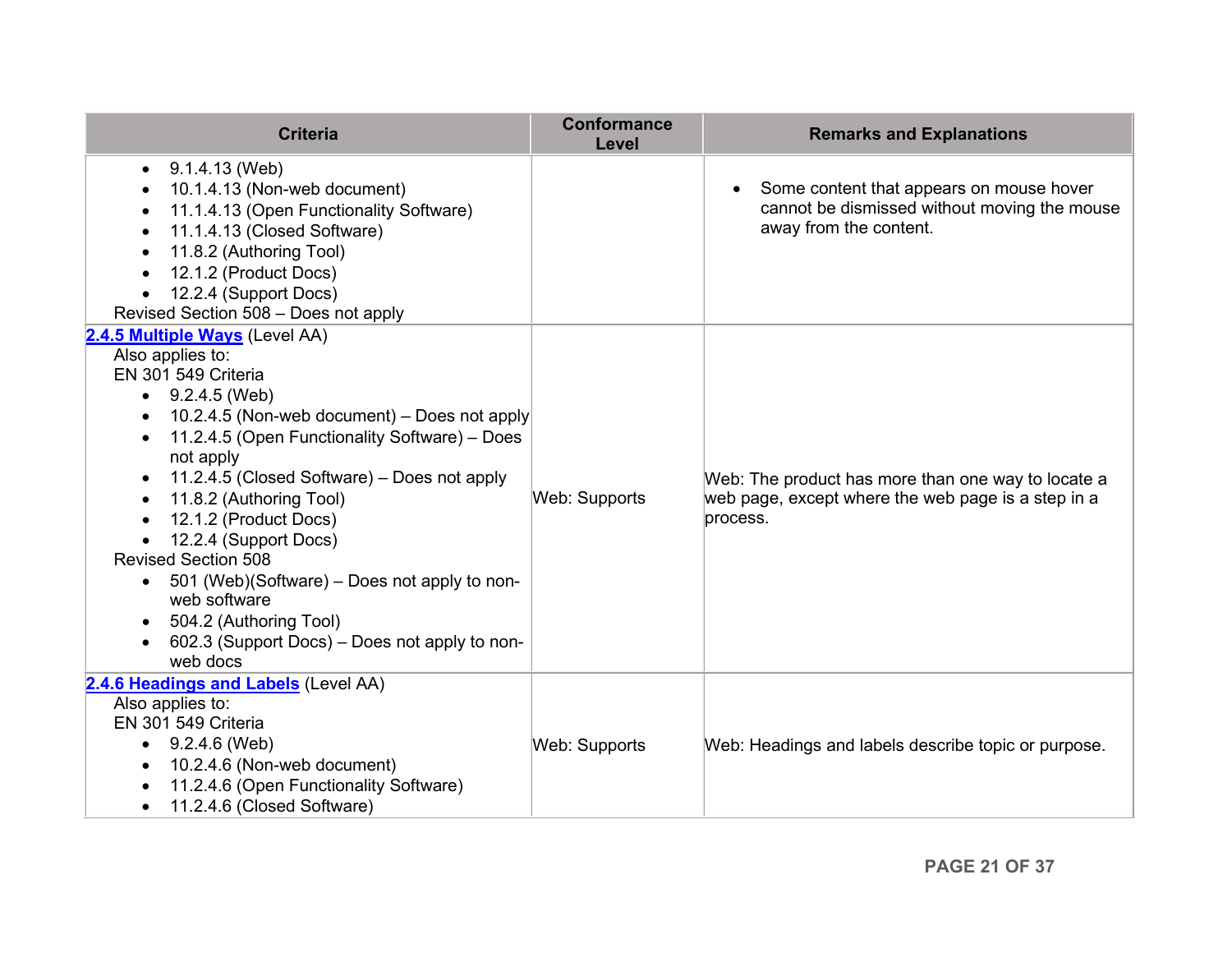<span id="page-21-0"></span>

| <b>Criteria</b>                                                                                                                                                                                                                                                                                                                                                                                                                                             | <b>Conformance</b><br>Level | <b>Remarks and Explanations</b>                                                                                                                                                                                                                              |
|-------------------------------------------------------------------------------------------------------------------------------------------------------------------------------------------------------------------------------------------------------------------------------------------------------------------------------------------------------------------------------------------------------------------------------------------------------------|-----------------------------|--------------------------------------------------------------------------------------------------------------------------------------------------------------------------------------------------------------------------------------------------------------|
| 11.8.2 (Authoring Tool)<br>$\bullet$<br>12.1.2 (Product Docs)<br>$\bullet$<br>12.2.4 (Support Docs)<br><b>Revised Section 508</b><br>501 (Web)(Software)<br>$\bullet$<br>504.2 (Authoring Tool)<br>602.3 (Support Docs)<br>$\bullet$                                                                                                                                                                                                                        |                             |                                                                                                                                                                                                                                                              |
| 2.4.7 Focus Visible (Level AA)<br>Also applies to:<br>EN 301 549 Criteria<br>9.2.4.7 (Web)<br>$\bullet$<br>10.2.4.7 (Non-web document)<br>$\bullet$<br>11.2.4.7 (Open Functionality Software)<br>٠<br>11.2.4.7 (Closed Software)<br>$\bullet$<br>11.8.2 (Authoring Tool)<br>$\bullet$<br>12.1.2 (Product Docs)<br>12.2.4 (Support Docs)<br><b>Revised Section 508</b><br>501 (Web)(Software)<br>$\bullet$<br>504.2 (Authoring Tool)<br>602.3 (Support Docs) | Web: Partially<br>Supports  | Web: In most cases, active elements exhibit visual<br>indication of keyboard focus. A rating of Partially<br>Supports has been given for the following reason:<br>Some active elements do not exhibit a visual<br>$\bullet$<br>indication of keyboard focus. |
| 3.1.2 Language of Parts (Level AA)<br>Also applies to:<br>EN 301 549 Criteria<br>9.3.1.2 (Web)<br>$\bullet$<br>10.3.1.2 (Non-web document)<br>$\bullet$<br>11.3.1.2 (Open Functionality Software) - Does Web: Supports<br>$\bullet$<br>not apply<br>11.3.1.2 (Closed Software) - Does not apply<br>$\bullet$<br>11.8.2 (Authoring Tool)<br>$\bullet$<br>12.1.2 (Product Docs)<br>12.2.4 (Support Docs)<br>$\bullet$                                         |                             | Web: The product does not change languages in its<br>pages.                                                                                                                                                                                                  |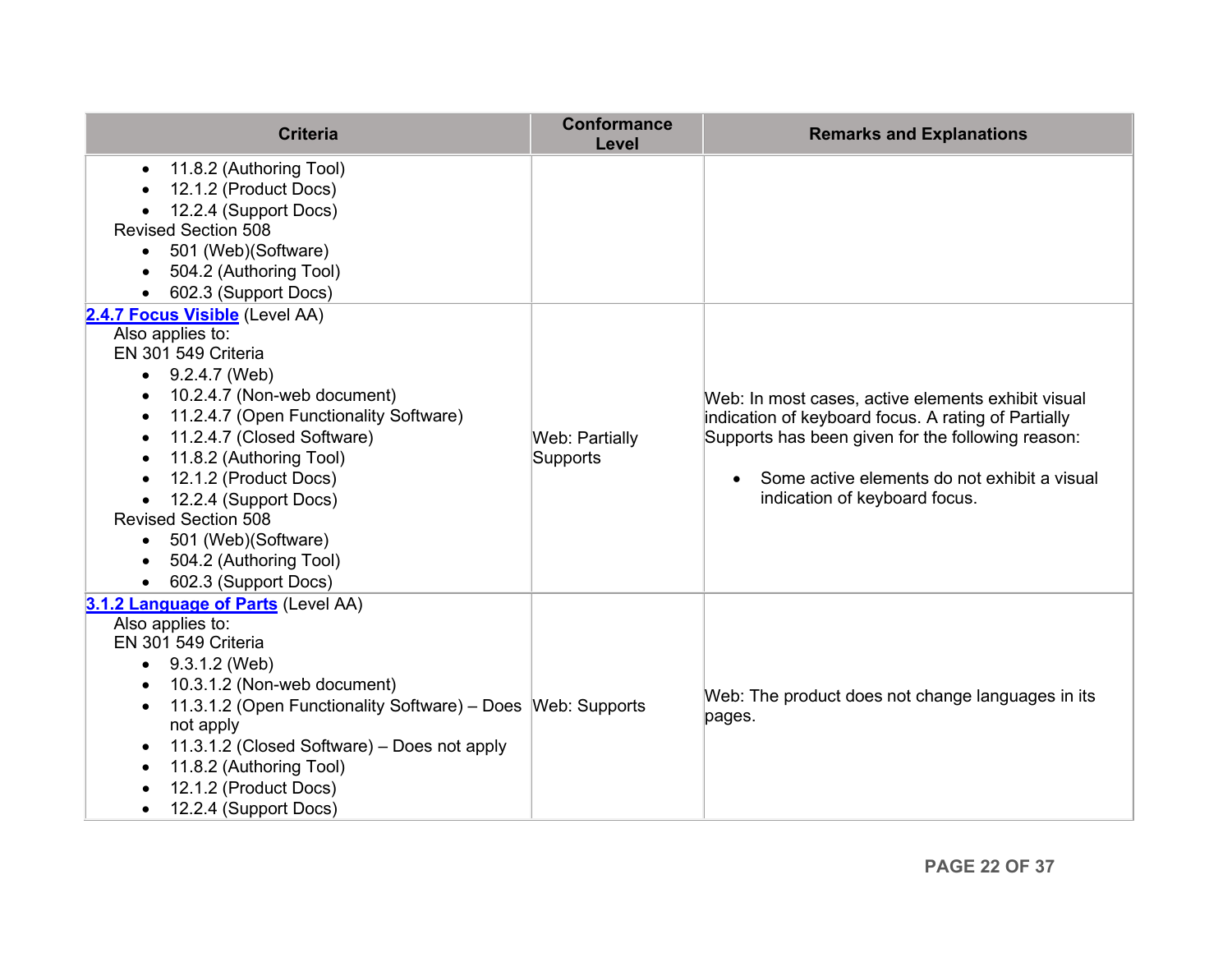| <b>Criteria</b>                                                          | <b>Conformance</b><br>Level | <b>Remarks and Explanations</b>                                                                                                                                                                                 |
|--------------------------------------------------------------------------|-----------------------------|-----------------------------------------------------------------------------------------------------------------------------------------------------------------------------------------------------------------|
| <b>Revised Section 508</b>                                               |                             |                                                                                                                                                                                                                 |
| 501 (Web)(Software)<br>$\bullet$                                         |                             |                                                                                                                                                                                                                 |
| 504.2 (Authoring Tool)                                                   |                             |                                                                                                                                                                                                                 |
| 602.3 (Support Docs)                                                     |                             |                                                                                                                                                                                                                 |
| 3.2.3 Consistent Navigation (Level AA)                                   |                             |                                                                                                                                                                                                                 |
| Also applies to:                                                         |                             |                                                                                                                                                                                                                 |
| EN 301 549 Criteria                                                      |                             |                                                                                                                                                                                                                 |
| 9.3.2.3 (Web)<br>$\bullet$                                               |                             |                                                                                                                                                                                                                 |
| 10.3.2.3 (Non-web document) - Does not apply<br>٠                        |                             |                                                                                                                                                                                                                 |
| 11.3.2.3 (Open Functionality Software) - Does                            |                             |                                                                                                                                                                                                                 |
| not apply                                                                |                             | Web: Navigational mechanisms that are repeated on<br>multiple Web pages within a set of Web pages occur in<br>the same relative order each time they are repeated,<br>unless a change is initiated by the user. |
| 11.3.2.3 (Closed Software) - Does not apply<br>$\bullet$                 |                             |                                                                                                                                                                                                                 |
| 11.8.2 (Authoring Tool)<br>$\bullet$                                     | Web: Supports               |                                                                                                                                                                                                                 |
| 12.1.2 (Product Docs)<br>$\bullet$                                       |                             |                                                                                                                                                                                                                 |
| 12.2.4 (Support Docs)<br>$\bullet$<br><b>Revised Section 508</b>         |                             |                                                                                                                                                                                                                 |
| 501 (Web)(Software) – Does not apply to non-<br>$\bullet$                |                             |                                                                                                                                                                                                                 |
| web software                                                             |                             |                                                                                                                                                                                                                 |
| 504.2 (Authoring Tool)<br>$\bullet$                                      |                             |                                                                                                                                                                                                                 |
| 602.3 (Support Docs) – Does not apply to non-                            |                             |                                                                                                                                                                                                                 |
| web docs                                                                 |                             |                                                                                                                                                                                                                 |
| 3.2.4 Consistent Identification (Level AA)                               |                             |                                                                                                                                                                                                                 |
| Also applies to:                                                         |                             |                                                                                                                                                                                                                 |
| EN 301 549 Criteria                                                      |                             |                                                                                                                                                                                                                 |
| 9.3.2.4 (Web)<br>$\bullet$                                               |                             |                                                                                                                                                                                                                 |
| 10.3.2.4 (Non-web document) – Does not apply<br>٠                        |                             | Web: Components that have the same functionality                                                                                                                                                                |
| 11.3.2.4 (Open Functionality Software) – Does Web: Supports<br>$\bullet$ |                             | within a set of Web pages are identified consistently.                                                                                                                                                          |
| not apply                                                                |                             |                                                                                                                                                                                                                 |
| 11.3.2.4 (Closed Software) - Does not apply<br>$\bullet$                 |                             |                                                                                                                                                                                                                 |
| 11.8.2 (Authoring Tool)<br>$\bullet$                                     |                             |                                                                                                                                                                                                                 |
| 12.1.2 (Product Docs)                                                    |                             |                                                                                                                                                                                                                 |
| 12.2.4 (Support Docs)<br>$\bullet$                                       |                             |                                                                                                                                                                                                                 |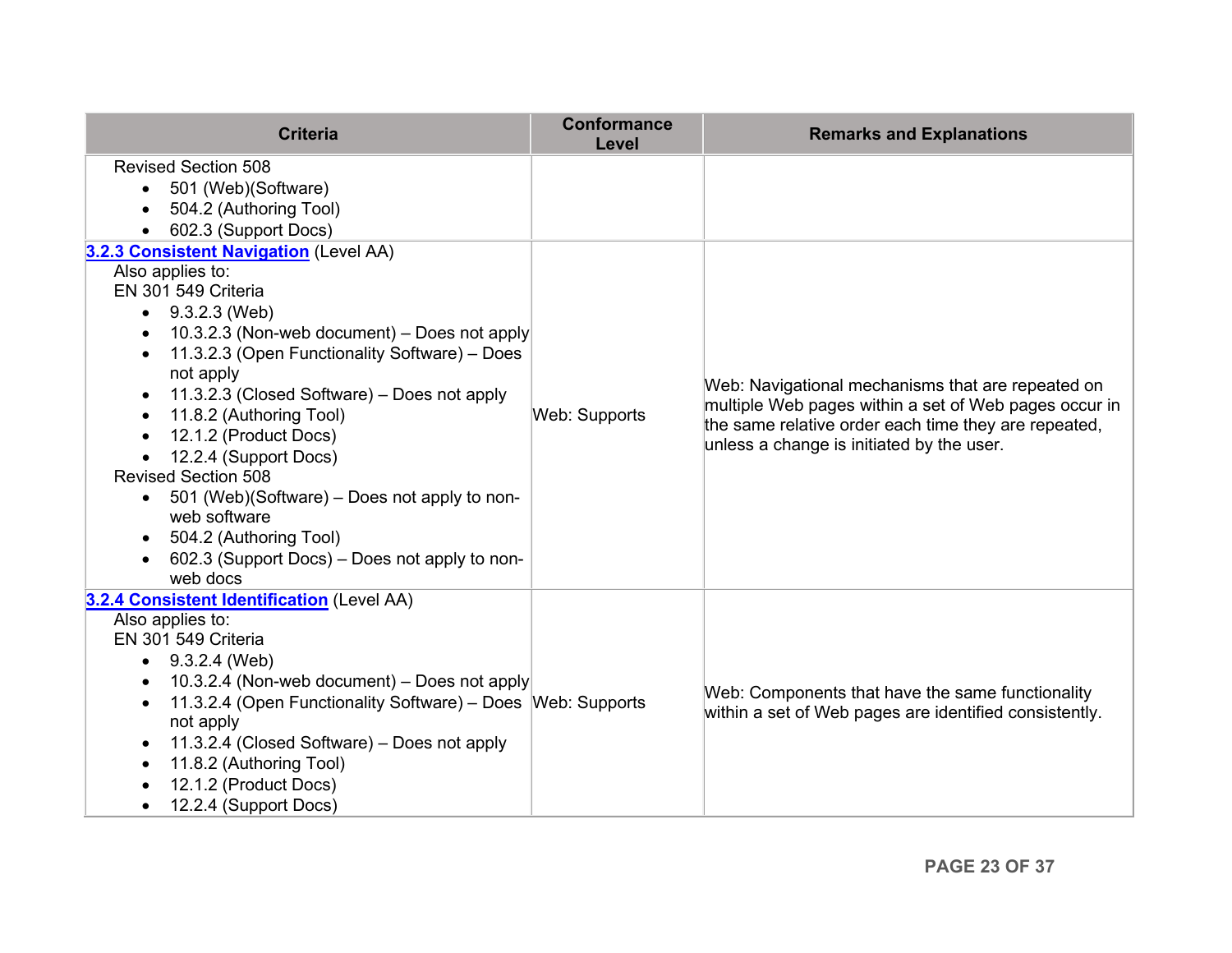| <b>Criteria</b>                                                                                | <b>Conformance</b><br>Level | <b>Remarks and Explanations</b>                                                                                                                                                                                                |
|------------------------------------------------------------------------------------------------|-----------------------------|--------------------------------------------------------------------------------------------------------------------------------------------------------------------------------------------------------------------------------|
| <b>Revised Section 508</b><br>501 (Web)(Software) – Does not apply to non-<br>$\bullet$        |                             |                                                                                                                                                                                                                                |
| web software                                                                                   |                             |                                                                                                                                                                                                                                |
| 504.2 (Authoring Tool)                                                                         |                             |                                                                                                                                                                                                                                |
| 602.3 (Support Docs) – Does not apply to non-                                                  |                             |                                                                                                                                                                                                                                |
| web docs                                                                                       |                             |                                                                                                                                                                                                                                |
| 3.3.3 Error Suggestion (Level AA)                                                              |                             |                                                                                                                                                                                                                                |
| Also applies to:                                                                               |                             |                                                                                                                                                                                                                                |
| EN 301 549 Criteria                                                                            |                             |                                                                                                                                                                                                                                |
| 9.3.3.3 (Web)                                                                                  |                             |                                                                                                                                                                                                                                |
| 10.3.3.3 (Non-web document)<br>٠                                                               |                             | Web: If an input error is automatically detected and<br>suggestions for correction are known, then the<br>suggestions are provided to the user.                                                                                |
| 11.3.3.3 (Open Functionality Software)<br>$\bullet$<br>11.3.3.3 (Closed Software)<br>$\bullet$ |                             |                                                                                                                                                                                                                                |
| 11.8.2 (Authoring Tool)<br>$\bullet$                                                           | <b>Web: Supports</b>        |                                                                                                                                                                                                                                |
| 12.1.2 (Product Docs)                                                                          |                             |                                                                                                                                                                                                                                |
| 12.2.4 (Support Docs)                                                                          |                             |                                                                                                                                                                                                                                |
| <b>Revised Section 508</b>                                                                     |                             |                                                                                                                                                                                                                                |
| 501 (Web)(Software)<br>$\bullet$                                                               |                             |                                                                                                                                                                                                                                |
| 504.2 (Authoring Tool)                                                                         |                             |                                                                                                                                                                                                                                |
| 602.3 (Support Docs)                                                                           |                             |                                                                                                                                                                                                                                |
| 3.3.4 Error Prevention (Legal, Financial, Data) (Level                                         |                             |                                                                                                                                                                                                                                |
| AA)                                                                                            |                             |                                                                                                                                                                                                                                |
| Also applies to:                                                                               |                             | Web: The product does not cause legal commitments or<br>financial transactions for the user to occur, does not<br>modify or delete user-controllable data in data storage<br>systems, and does not submit user test responses. |
| EN 301 549 Criteria                                                                            |                             |                                                                                                                                                                                                                                |
| 9.3.3.4 (Web)<br>$\bullet$                                                                     |                             |                                                                                                                                                                                                                                |
| 10.3.3.4 (Non-web document)<br>$\bullet$<br>11.3.3.4 (Open Functionality Software)             | Web: Supports               |                                                                                                                                                                                                                                |
| $\bullet$<br>11.3.3.4 (Closed Software)<br>٠                                                   |                             |                                                                                                                                                                                                                                |
| 11.8.2 (Authoring Tool)<br>$\bullet$                                                           |                             |                                                                                                                                                                                                                                |
| 12.1.2 (Product Docs)                                                                          |                             |                                                                                                                                                                                                                                |
| 12.2.4 (Support Docs)                                                                          |                             |                                                                                                                                                                                                                                |
| <b>Revised Section 508</b>                                                                     |                             |                                                                                                                                                                                                                                |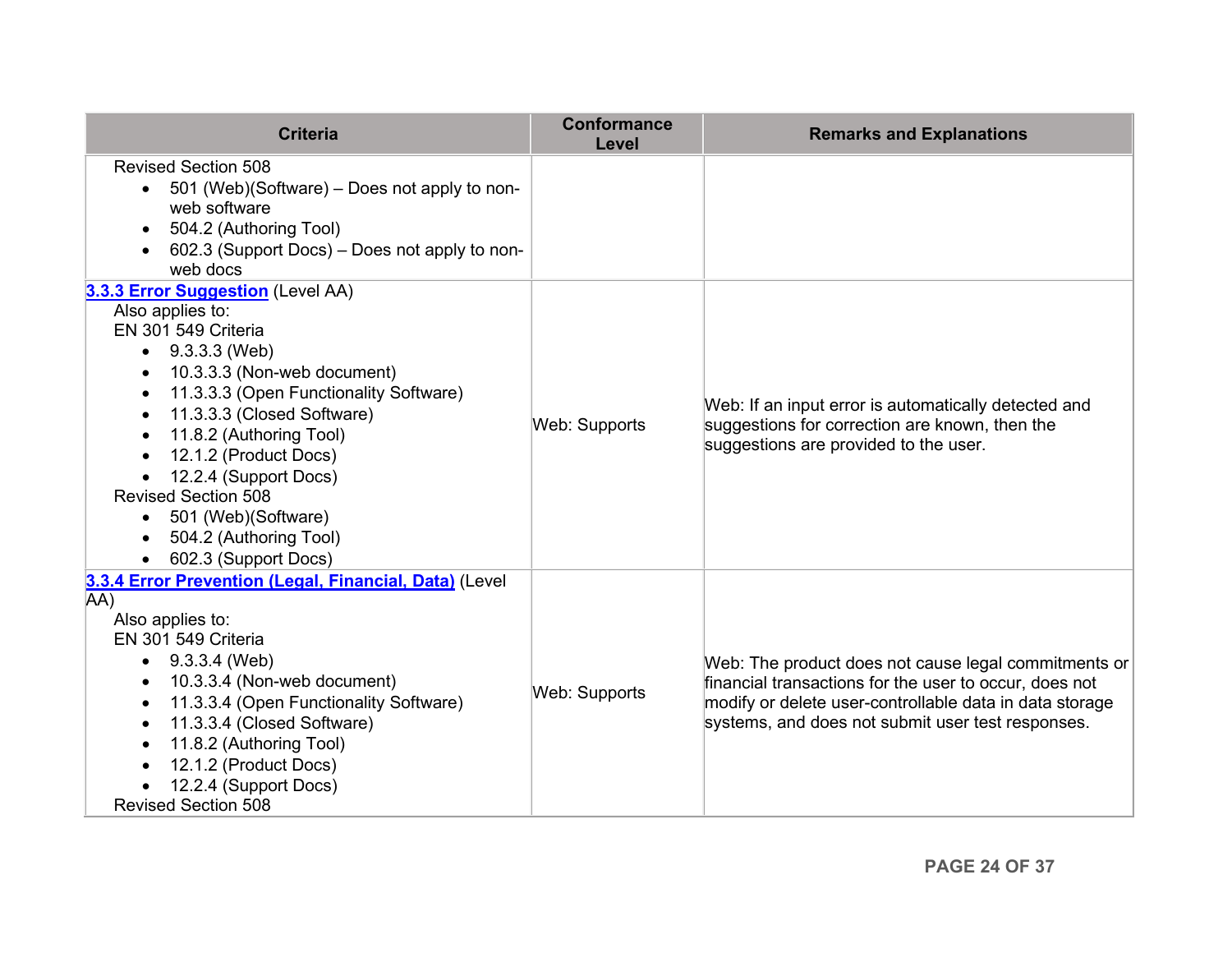| <b>Criteria</b>                                                                                                                                                                                                                                                                                                                                                                                                             | <b>Conformance</b><br>Level | <b>Remarks and Explanations</b>                                        |
|-----------------------------------------------------------------------------------------------------------------------------------------------------------------------------------------------------------------------------------------------------------------------------------------------------------------------------------------------------------------------------------------------------------------------------|-----------------------------|------------------------------------------------------------------------|
| 501 (Web)(Software)<br>$\bullet$<br>504.2 (Authoring Tool)<br>602.3 (Support Docs)<br>$\bullet$                                                                                                                                                                                                                                                                                                                             |                             |                                                                        |
| 4.1.3 Status Messages (Level AA 2.1 only)<br>Also applies to:<br>EN 301 549 Criteria<br>$\bullet$ 9.4.1.3 (Web)<br>10.4.1.3 (Non-web document) – Does not apply<br>$\bullet$<br>11.4.1.3 (Open Functionality Software) - Does<br>not apply<br>11.4.1.3 (Closed Software) – Does not apply<br>$\bullet$<br>11.8.2 (Authoring Tool)<br>12.1.2 (Product Docs)<br>12.2.4 (Support Docs)<br>Revised Section 508 - Does not apply | Web: Supports               | Web: The product does not present dynamic status<br>messages to users. |

# *Table 3: Success Criteria, Level AAA*

Notes: Not Evaluated

# *Revised Section 508 Report*

Notes:

*Chapter 3: Functional Performance Criteria (FPC)*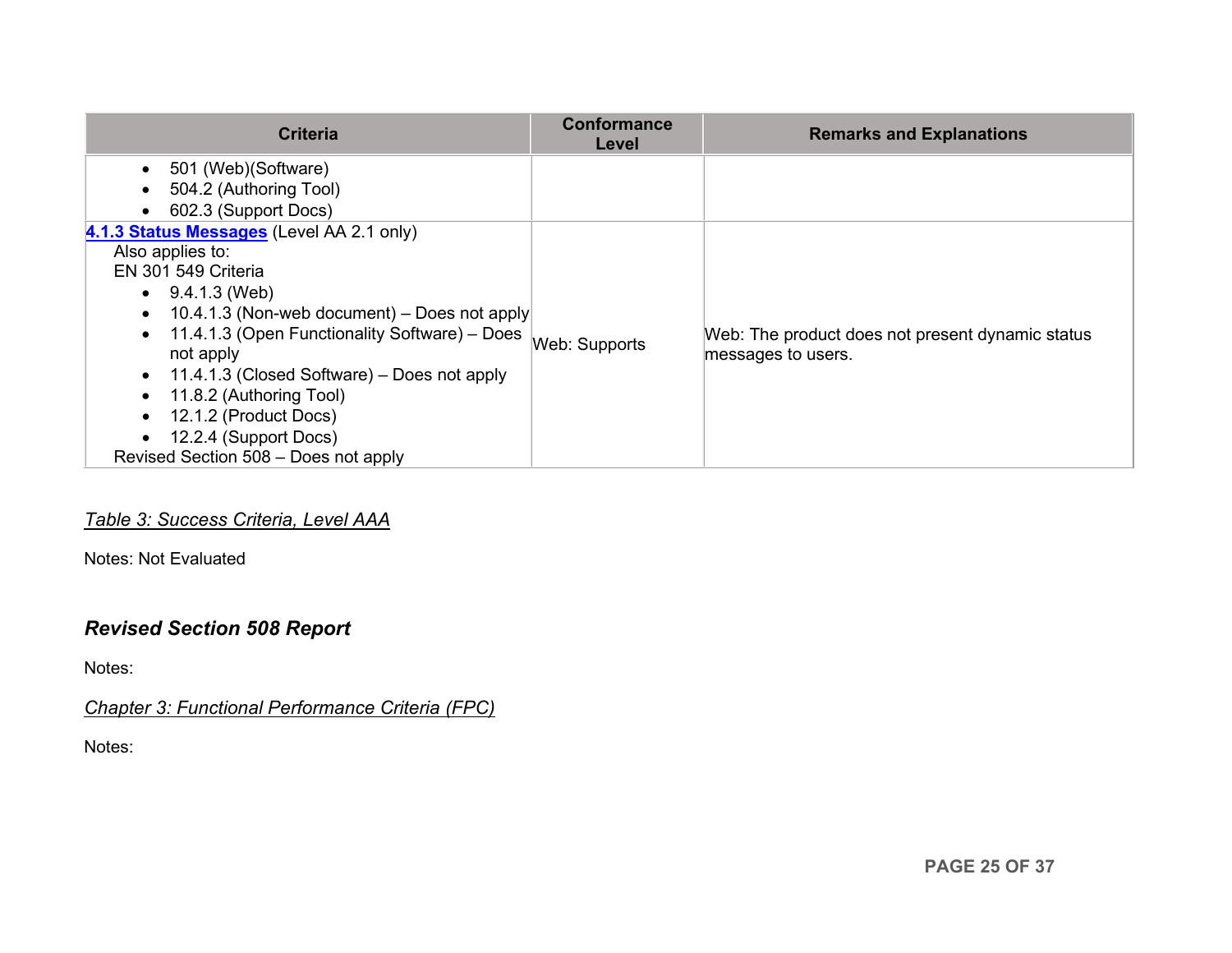| <b>Criteria</b>      | <b>Conformance</b><br>Level | <b>Remarks and Explanations</b>                                                                                                                                                                                                                                                                                                                                                                                                                                                                                                                                                                                                                                                                                                                                                                                                                                                                                                                                                                                                                                                                                                                                                                                                                                                                                                              |
|----------------------|-----------------------------|----------------------------------------------------------------------------------------------------------------------------------------------------------------------------------------------------------------------------------------------------------------------------------------------------------------------------------------------------------------------------------------------------------------------------------------------------------------------------------------------------------------------------------------------------------------------------------------------------------------------------------------------------------------------------------------------------------------------------------------------------------------------------------------------------------------------------------------------------------------------------------------------------------------------------------------------------------------------------------------------------------------------------------------------------------------------------------------------------------------------------------------------------------------------------------------------------------------------------------------------------------------------------------------------------------------------------------------------|
| 302.1 Without Vision | Does Not Support            | Some functionality of the product is usable without<br>vision; however, a rating of Does Not Support has been<br>given for the following reasons:<br>As described in 1.1.1 Non-text Content, images<br>and image controls do not have meaningful text<br>alternatives.<br>As described in 1.3.1 Info and Relationships,<br>some form fields are missing accessible labels.<br>As described in 1.3.2 Meaningful Sequence, the<br>reading order of some content does not match its<br>visual order.<br>As described in 1.4.5 Images of Text, some non-<br>essential images of text are used.<br>As described in 2.1.1 Keyboard, some controls<br>are not usable without a mouse.<br>As described in 2.4.1 Bypass Blocks, no<br>mechanism is present to skip repetitive<br>navigational content.<br>As described in 2.4.2 Page Titled, pages lack<br>meaningful titles.<br>As described in 2.4.3 Focus Order, the focus<br>order of some content does not match its visual<br>order.<br>As described in 2.4.4 Link Purpose (In<br><b>Context)</b> , the purposes of some links are not<br>determinable in context.<br>As described in 3.1.1 Language of Page, the<br>language of pages is not programmatically<br>determinable.<br>As described in 3.3.2 Labels or Instructions,<br>some form fields are labelled through<br>placeholders only. |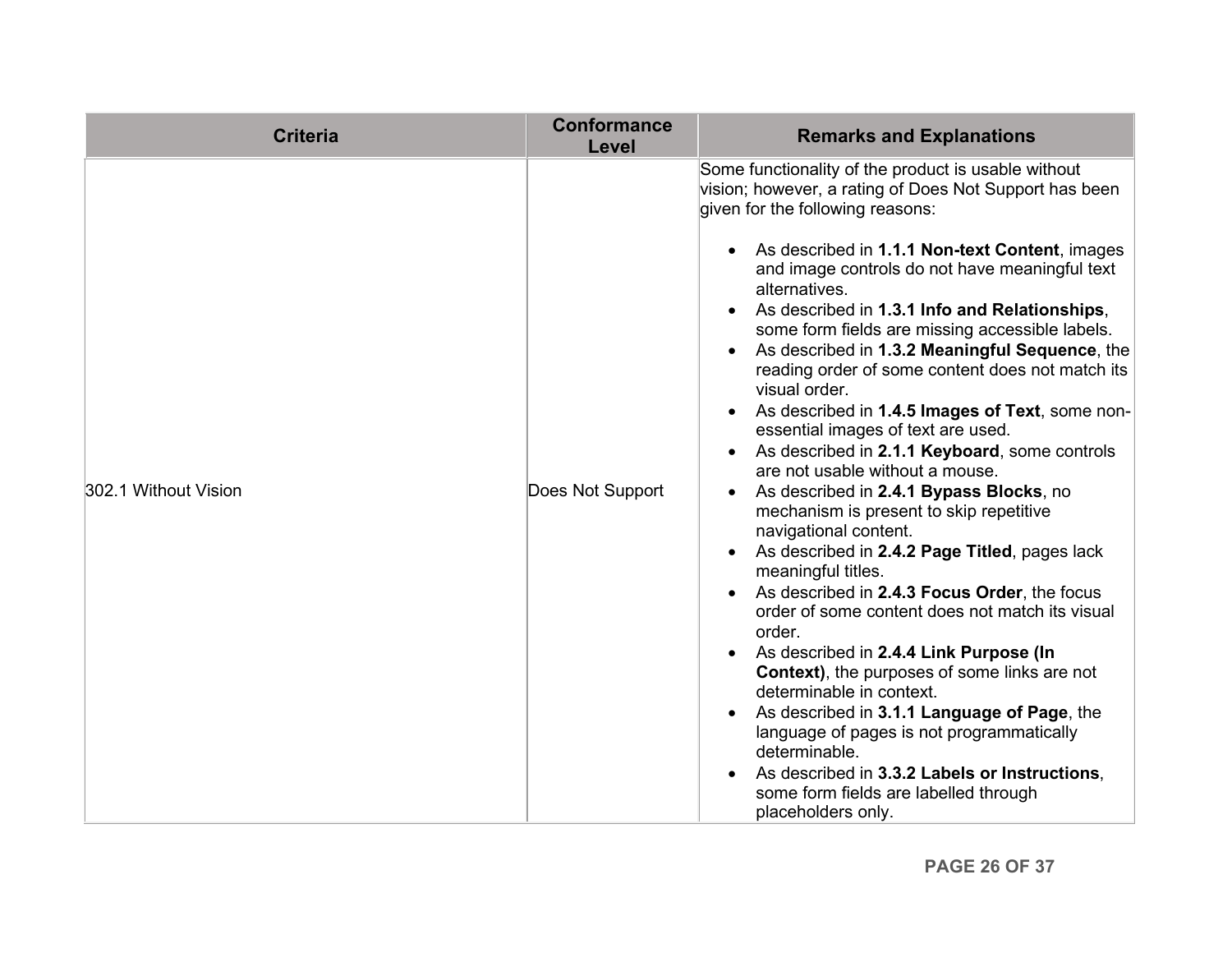| <b>Criteria</b>                   | <b>Conformance</b><br>Level | <b>Remarks and Explanations</b>                                                                                                                                                                                                                                                                                                                                                                                                                                                   |
|-----------------------------------|-----------------------------|-----------------------------------------------------------------------------------------------------------------------------------------------------------------------------------------------------------------------------------------------------------------------------------------------------------------------------------------------------------------------------------------------------------------------------------------------------------------------------------|
|                                   |                             | As described in 4.1.1 Parsing, some elements<br>have non-unique ID attributes.<br>As described in 4.1.2 Name, Role, Value, the<br>name, role, state, or value of some controls is not<br>accurately exposed to assistive technology.                                                                                                                                                                                                                                              |
| 302.2 With Limited Vision         | <b>Partially Supports</b>   | Most of the product is usable by people with limited<br>vision. A rating of Partially Supports has been given for<br>the following reasons:<br>As described in 1.1.1 Non-text Content, images<br>and image controls do not have meaningful text<br>alternatives.<br>As described in 1.4.5 Images of Text, some non-<br>essential images of text are used.                                                                                                                         |
| 302.3 Without Perception of Color | Supports                    | The product is usable by people without perception of<br>color.                                                                                                                                                                                                                                                                                                                                                                                                                   |
| 302.4 Without Hearing             | Supports                    | The product is usable by people without hearing.                                                                                                                                                                                                                                                                                                                                                                                                                                  |
| 302.5 With Limited Hearing        | Supports                    | The product is usable by people with limited hearing.                                                                                                                                                                                                                                                                                                                                                                                                                             |
| 302.6 Without Speech              | Supports                    | The product is usable by people without speech.                                                                                                                                                                                                                                                                                                                                                                                                                                   |
| 302.7 With Limited Manipulation   | <b>Partially Supports</b>   | Many parts of the product are usable by people with<br>limited manipulation; however, a rating of Partially<br>Supports has been given for the following reasons:<br>As described in 2.1.1 Keyboard, some controls<br>are not usable without a mouse.<br>As described in 2.4.1 Bypass Blocks, no<br>mechanism is present to skip repetitive<br>navigational content.<br>As described in 2.4.3 Focus Order, the focus<br>order of some content does not match its visual<br>order. |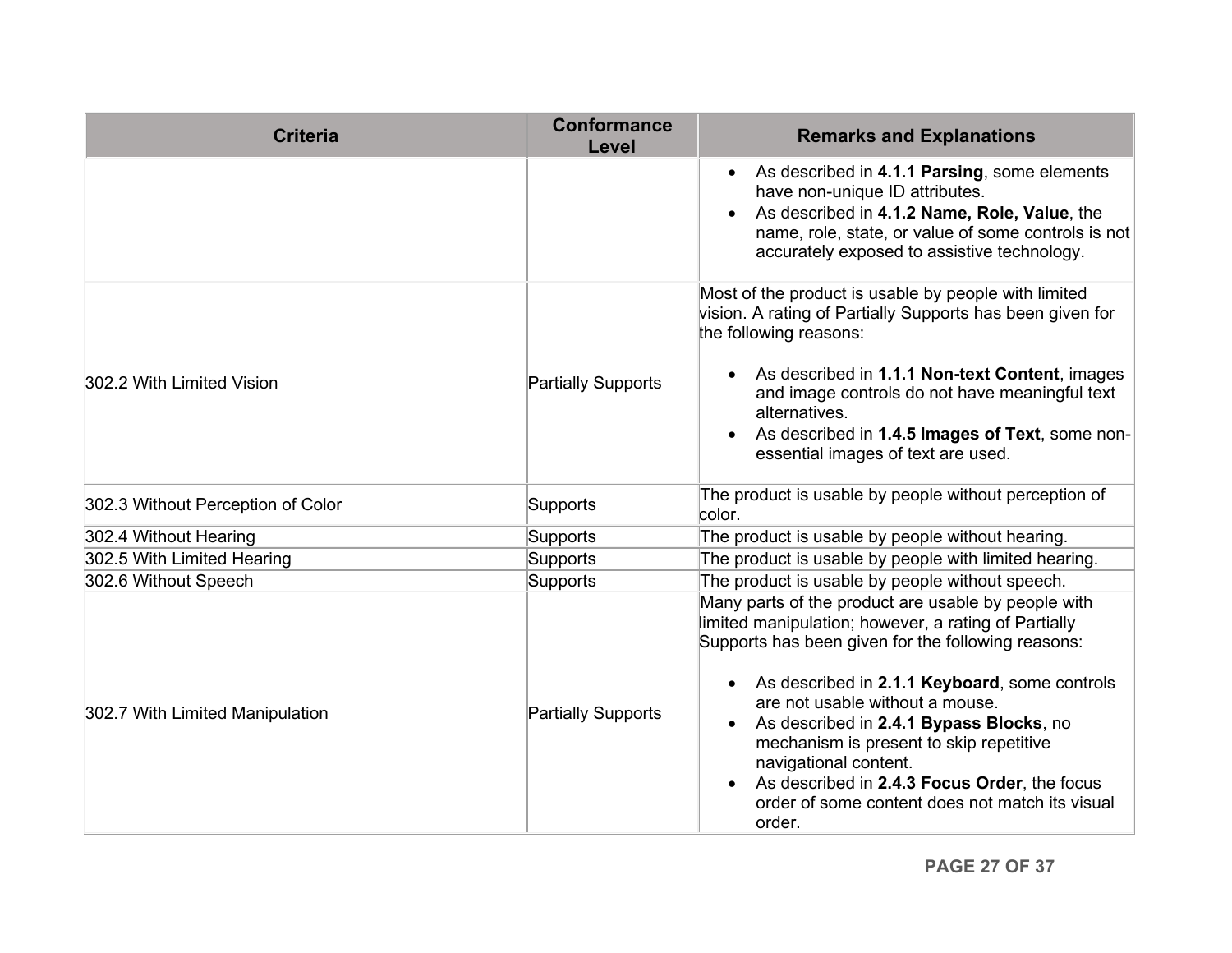| <b>Criteria</b>                                                          | <b>Conformance</b><br>Level | <b>Remarks and Explanations</b>                                                                                                                                                                                                                                                                                                                                                                                                                                                                                                                                                            |
|--------------------------------------------------------------------------|-----------------------------|--------------------------------------------------------------------------------------------------------------------------------------------------------------------------------------------------------------------------------------------------------------------------------------------------------------------------------------------------------------------------------------------------------------------------------------------------------------------------------------------------------------------------------------------------------------------------------------------|
|                                                                          |                             | As described in 2.4.7 Focus Visible, some<br>elements do not exhibit a visible focus indication.                                                                                                                                                                                                                                                                                                                                                                                                                                                                                           |
| 302.8 With Limited Reach and Strength                                    | <b>Partially Supports</b>   | Many parts of the product are usable by people with<br>limited reach or strength; however, a rating of Partially<br>Supports has been given for the following reasons:<br>As described in 2.1.1 Keyboard, some controls<br>are not usable without a mouse.<br>As described in 2.4.1 Bypass Blocks, no<br>mechanism is present to skip repetitive<br>navigational content.<br>As described in 2.4.3 Focus Order, the focus<br>order of some content does not match its visual<br>order.<br>As described in 2.4.7 Focus Visible, some<br>elements do not exhibit a visible focus indication. |
| 302.9 With Limited Language, Cognitive, and Learning<br><b>Abilities</b> | <b>Partially Supports</b>   | Many parts of the product are usable by people with<br>limited language, cognitive, and learning abilities;<br>however, a rating of Partially Supports has been given<br>for the following reasons:<br>As described in 2.4.2 Page Titled, pages lack<br>meaningful titles.<br>As described in 2.4.4 Link Purpose (In<br><b>Context)</b> , the purposes of some links are not<br>determinable in context.<br>As described in 3.3.2 Labels or Instructions,<br>some form fields are labelled through<br>placeholders only.                                                                   |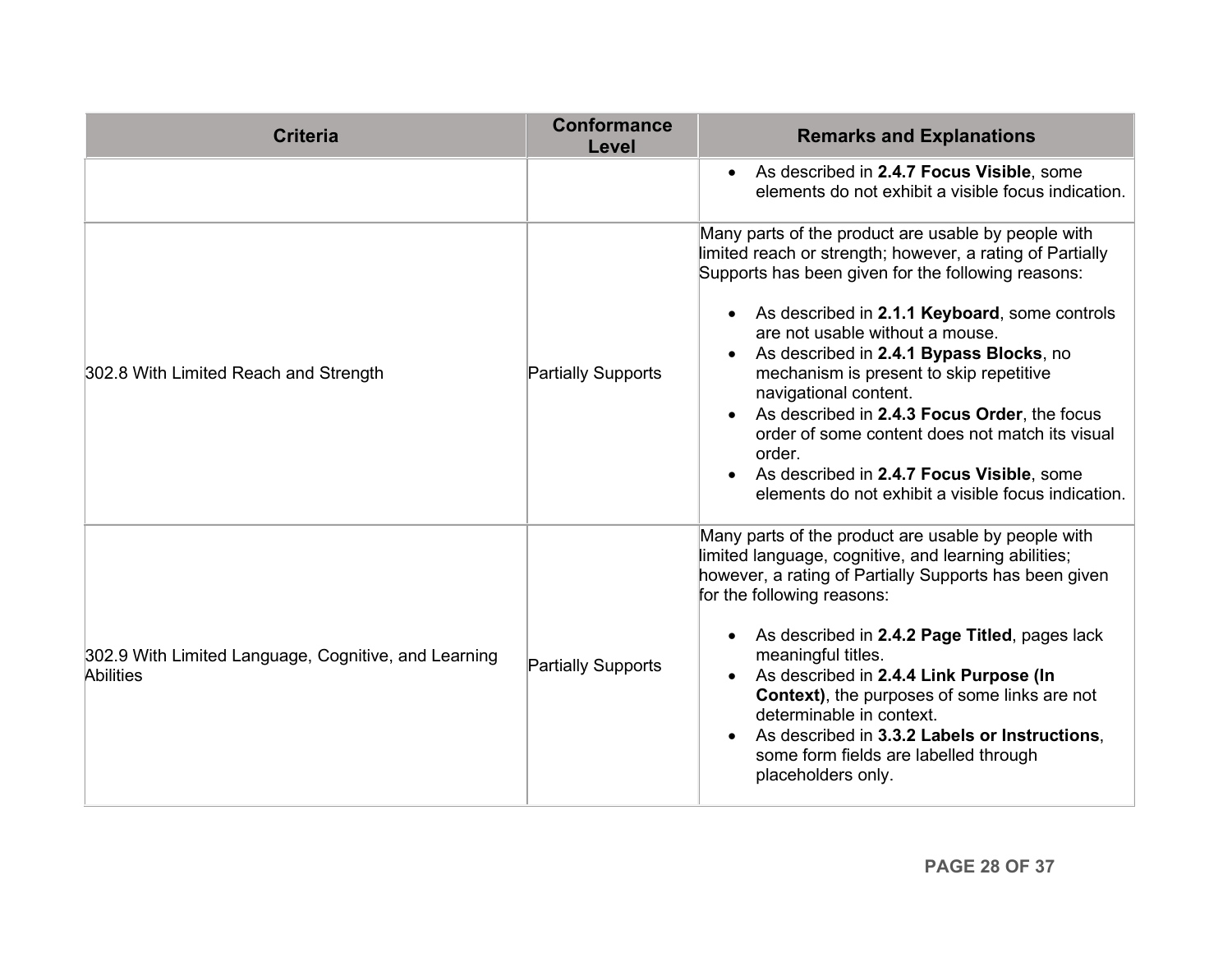### *Chapter 4: Hardware*

Notes: Not Applicable

#### *Chapter 5: Software*

Notes: Not Applicable

# *Chapter 6: Support Documentation and Services*

| <b>Criteria</b>                                                     | <b>Conformance</b><br>Level            | <b>Remarks and Explanations</b>     |
|---------------------------------------------------------------------|----------------------------------------|-------------------------------------|
| <b>601.1 Scope</b>                                                  | Heading cell - no<br>response required | Heading cell - no response required |
| <b>602 Support Documentation</b>                                    | Heading cell - no<br>response required | Heading cell - no response required |
| 602.2 Accessibility and Compatibility Features                      | Applicable - Not<br>Tested             |                                     |
| 602.3 Electronic Support Documentation                              | See WCAG 2.x<br>section                | See information in WCAG section     |
| 602.4 Alternate Formats for Non-Electronic Support<br>Documentation | Applicable - Not<br>Tested             |                                     |
| <b>603 Support Services</b>                                         | Heading cell - no<br>response required | Heading cell - no response required |
| 603.2 Information on Accessibility and Compatibility<br>Features    | Applicable - Not<br>Tested             |                                     |
| 603.3 Accommodation of Communication Needs                          | Applicable - Not<br>Tested             |                                     |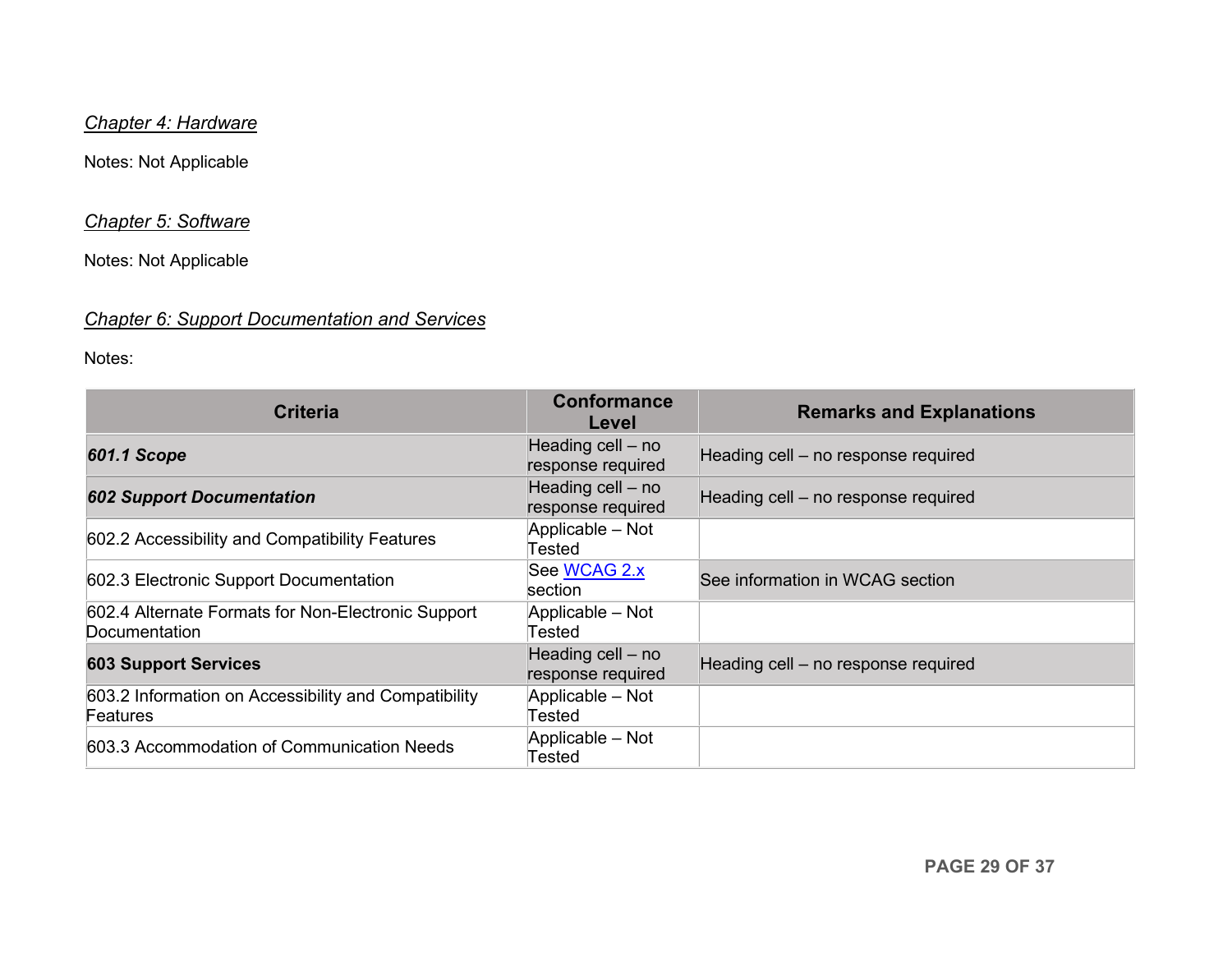# *EN 301 549 Report*

Notes:

*Chapter 4: [4.2 Functional Performance Statements](http://www.etsi.org/deliver/etsi_en/301500_301599/301549/01.01.02_60/en_301549v010102p.pdf#page=22) (FPS)*

| <b>Criteria</b>            | <b>Conformance</b><br>Level | <b>Remarks and Explanations</b>                                                                                                                                                                                                                                                                                                                                                                                                                                                                                                                                                                                                                                                                                                                                                                                                                                                                                                                                                   |
|----------------------------|-----------------------------|-----------------------------------------------------------------------------------------------------------------------------------------------------------------------------------------------------------------------------------------------------------------------------------------------------------------------------------------------------------------------------------------------------------------------------------------------------------------------------------------------------------------------------------------------------------------------------------------------------------------------------------------------------------------------------------------------------------------------------------------------------------------------------------------------------------------------------------------------------------------------------------------------------------------------------------------------------------------------------------|
| 4.2.1 Usage without vision | Does Not Support            | Some functionality of the product is usable without<br>vision; however, a rating of Does Not Support has been<br>given for the following reasons:<br>As described in 1.1.1 Non-text Content, images<br>and image controls do not have meaningful text<br>alternatives.<br>As described in 1.3.1 Info and Relationships,<br>some form fields are missing accessible labels.<br>As described in 1.3.2 Meaningful Sequence, the<br>reading order of some content does not match its<br>visual order.<br>As described in 1.4.5 Images of Text, some non-<br>essential images of text are used.<br>As described in 2.1.1 Keyboard, some controls<br>are not usable without a mouse.<br>As described in 2.4.1 Bypass Blocks, no<br>mechanism is present to skip repetitive<br>navigational content.<br>As described in 2.4.2 Page Titled, pages lack<br>meaningful titles.<br>As described in 2.4.3 Focus Order, the focus<br>order of some content does not match its visual<br>order. |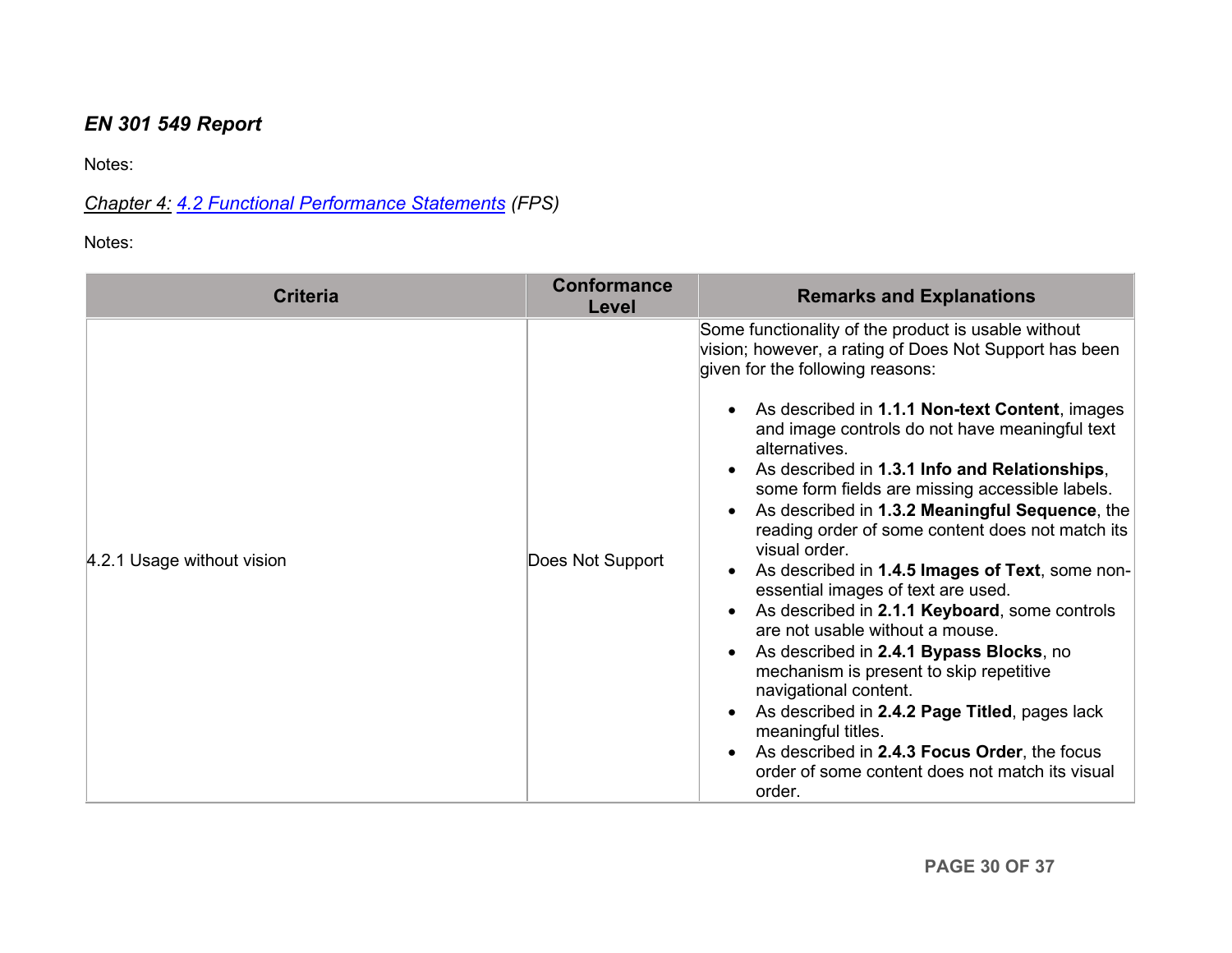| <b>Criteria</b>                          | <b>Conformance</b><br>Level | <b>Remarks and Explanations</b>                                                                                                                                                                                                                                                                                                                                                                                                                                                                                                                                                                                                                                                                            |
|------------------------------------------|-----------------------------|------------------------------------------------------------------------------------------------------------------------------------------------------------------------------------------------------------------------------------------------------------------------------------------------------------------------------------------------------------------------------------------------------------------------------------------------------------------------------------------------------------------------------------------------------------------------------------------------------------------------------------------------------------------------------------------------------------|
|                                          |                             | As described in 2.4.4 Link Purpose (In<br><b>Context)</b> , the purposes of some links are not<br>determinable in context.<br>As described in 2.5.1 Pointer Gestures, path-<br>based gestures are required for some<br>functionality.<br>As described in 3.1.1 Language of Page, the<br>language of pages is not programmatically<br>determinable.<br>As described in 3.3.2 Labels or Instructions,<br>some form fields are labelled through<br>placeholders only.<br>As described in 4.1.1 Parsing, some elements<br>have non-unique ID attributes.<br>As described in 4.1.2 Name, Role, Value, the<br>name, role, state, or value of some controls is not<br>accurately exposed to assistive technology. |
| 4.2.2 Usage with limited vision          | <b>Partially Supports</b>   | Most of the product is usable by people with limited<br>vision. A rating of Partially Supports has been given for<br>the following reasons:<br>As described in 1.1.1 Non-text Content, images<br>and image controls do not have meaningful text<br>alternatives.<br>As described in 1.4.5 Images of Text, some non-<br>essential images of text are used.<br>As described in 1.4.13 Content on Hover or<br>Focus, some content that appears on hover is<br>not dismissible without moving the mouse away.                                                                                                                                                                                                  |
| 4.2.3 Usage without perception of colour | Supports                    | The product is usable by people without perception of<br>colour.                                                                                                                                                                                                                                                                                                                                                                                                                                                                                                                                                                                                                                           |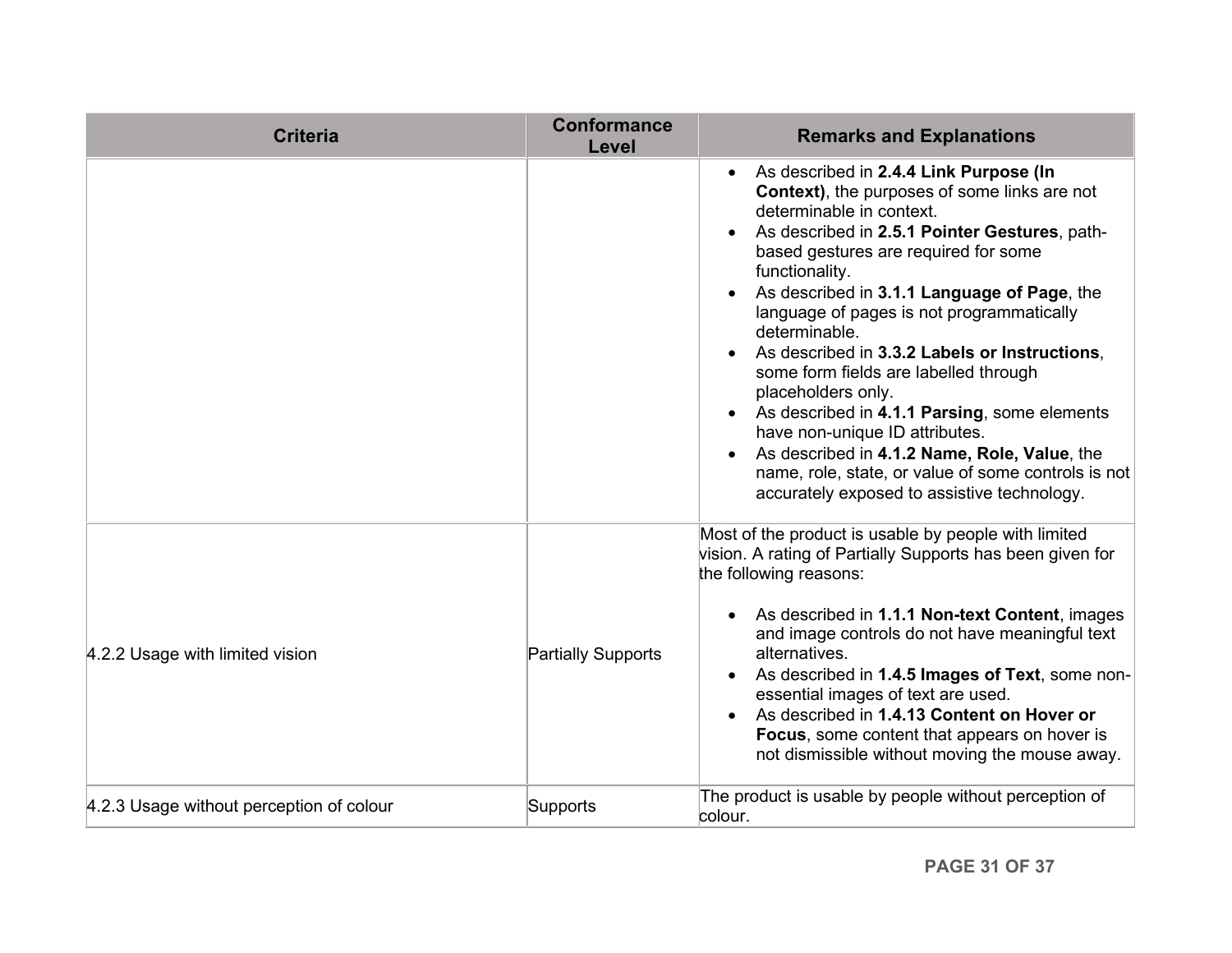| <b>Criteria</b>                                   | <b>Conformance</b><br>Level | <b>Remarks and Explanations</b>                                                                                                                                                                                                                                                                                                                                                                                                                                                                                                                                                                                                                                                                                                                                                                                                                                 |
|---------------------------------------------------|-----------------------------|-----------------------------------------------------------------------------------------------------------------------------------------------------------------------------------------------------------------------------------------------------------------------------------------------------------------------------------------------------------------------------------------------------------------------------------------------------------------------------------------------------------------------------------------------------------------------------------------------------------------------------------------------------------------------------------------------------------------------------------------------------------------------------------------------------------------------------------------------------------------|
| 4.2.4 Usage without hearing                       | Supports                    | The product is usable by people without hearing.                                                                                                                                                                                                                                                                                                                                                                                                                                                                                                                                                                                                                                                                                                                                                                                                                |
| 4.2.5 Usage with limited hearing                  | Supports                    | The product is usable by people with limited hearing.                                                                                                                                                                                                                                                                                                                                                                                                                                                                                                                                                                                                                                                                                                                                                                                                           |
| 4.2.6 Usage without vocal capability              | Supports                    | The product is usable by people without vocal capability.                                                                                                                                                                                                                                                                                                                                                                                                                                                                                                                                                                                                                                                                                                                                                                                                       |
| 4.2.7 Usage with limited manipulation or strength | <b>Partially Supports</b>   | Many parts of the product are usable by people with<br>limited manipulation or strength; however, a rating of<br>Partially Supports has been given for the following<br>reasons:<br>As described in 1.4.13 Content on Hover or<br>Focus, some content that appears on hover is<br>not dismissible without moving the mouse away.<br>As described in 2.1.1 Keyboard, some controls<br>are not usable without a mouse.<br>As described in 2.4.1 Bypass Blocks, no<br>mechanism is present to skip repetitive<br>navigational content.<br>As described in 2.4.3 Focus Order, the focus<br>order of some content does not match its visual<br>order.<br>As described in 2.4.7 Focus Visible, some<br>elements do not exhibit a visible focus indication.<br>As described in 2.5.1 Pointer Gestures, path-<br>based gestures are required for some<br>functionality. |
| 4.2.8 Usage with limited reach                    | <b>Partially Supports</b>   | Many parts of the product are usable by people with<br>limited reach; however, a rating of Partially Supports has<br>been given for the following reasons:<br>As described in 1.4.13 Content on Hover or<br>Focus, some content that appears on hover is<br>not dismissible without moving the mouse away.                                                                                                                                                                                                                                                                                                                                                                                                                                                                                                                                                      |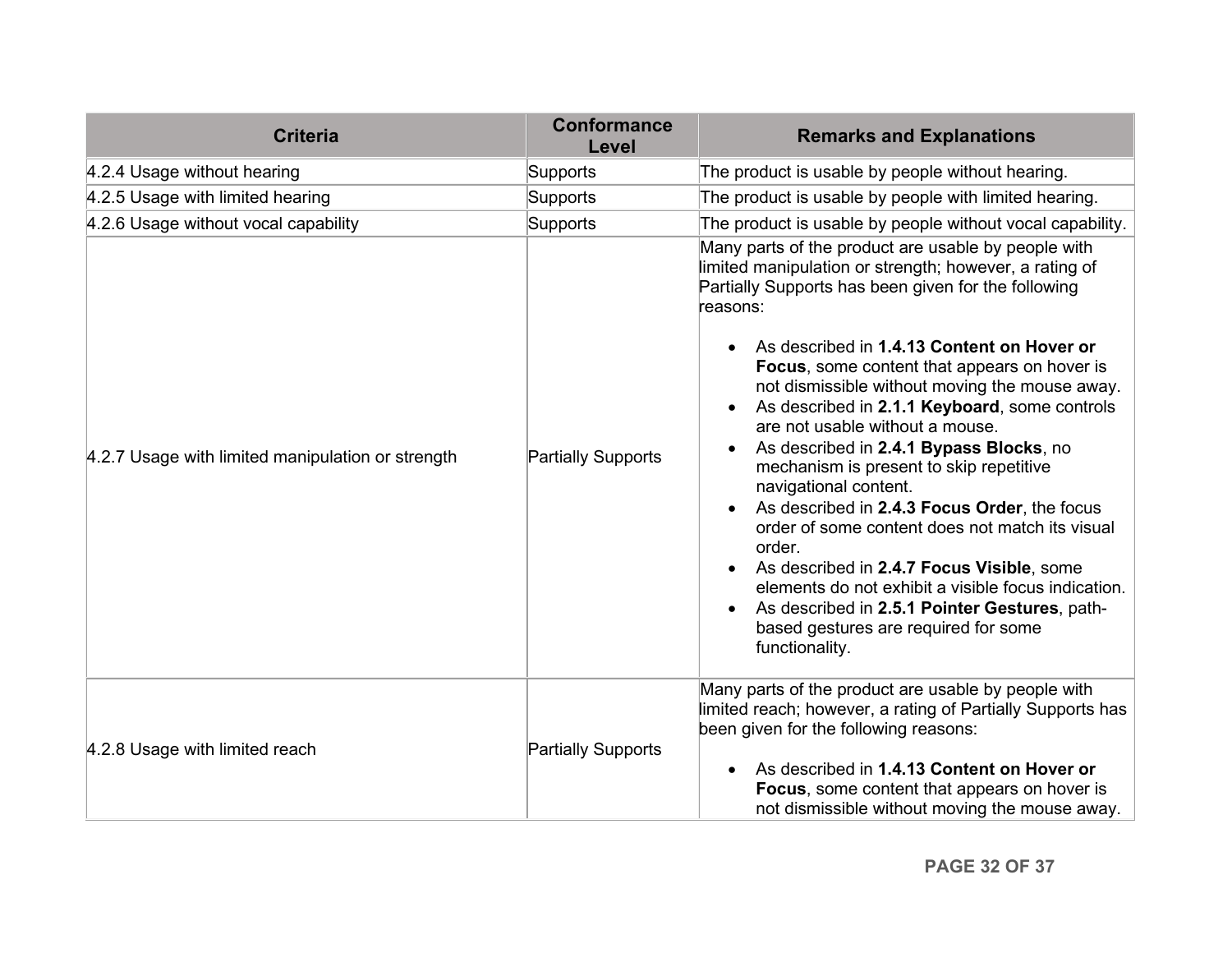| <b>Criteria</b>                                | <b>Conformance</b><br>Level | <b>Remarks and Explanations</b>                                                                                                                                                                                                                                                                                                                                                                                                                                                                                               |
|------------------------------------------------|-----------------------------|-------------------------------------------------------------------------------------------------------------------------------------------------------------------------------------------------------------------------------------------------------------------------------------------------------------------------------------------------------------------------------------------------------------------------------------------------------------------------------------------------------------------------------|
|                                                |                             | • As described in 2.1.1 Keyboard, some controls<br>are not usable without a mouse.<br>As described in 2.4.1 Bypass Blocks, no<br>mechanism is present to skip repetitive<br>navigational content.<br>As described in 2.4.3 Focus Order, the focus<br>order of some content does not match its visual<br>order.<br>As described in 2.4.7 Focus Visible, some<br>elements do not exhibit a visible focus indication.<br>As described in 2.5.1 Pointer Gestures, path-<br>based gestures are required for some<br>functionality. |
| 4.2.9 Minimize photosensitive seizure triggers | Supports                    | The product does not contain content that flashes.                                                                                                                                                                                                                                                                                                                                                                                                                                                                            |
| 4.2.10 Usage with limited cognition            | <b>Partially Supports</b>   | Many parts of the product are usable by people with<br>limited cognition; however, a rating of Partially Supports<br>has been given for the following reasons:<br>As described in 2.4.2 Page Titled, pages lack<br>meaningful titles.<br>As described in 2.4.4 Link Purpose (In<br>Context), the purposes of some links are not<br>determinable in context.<br>As described in 3.3.2 Labels or Instructions,<br>some form fields are labelled through<br>placeholders only.                                                   |
| 4.2.11 Privacy                                 | Supports                    | The product does not ask for legal, financial, or personal<br>data.                                                                                                                                                                                                                                                                                                                                                                                                                                                           |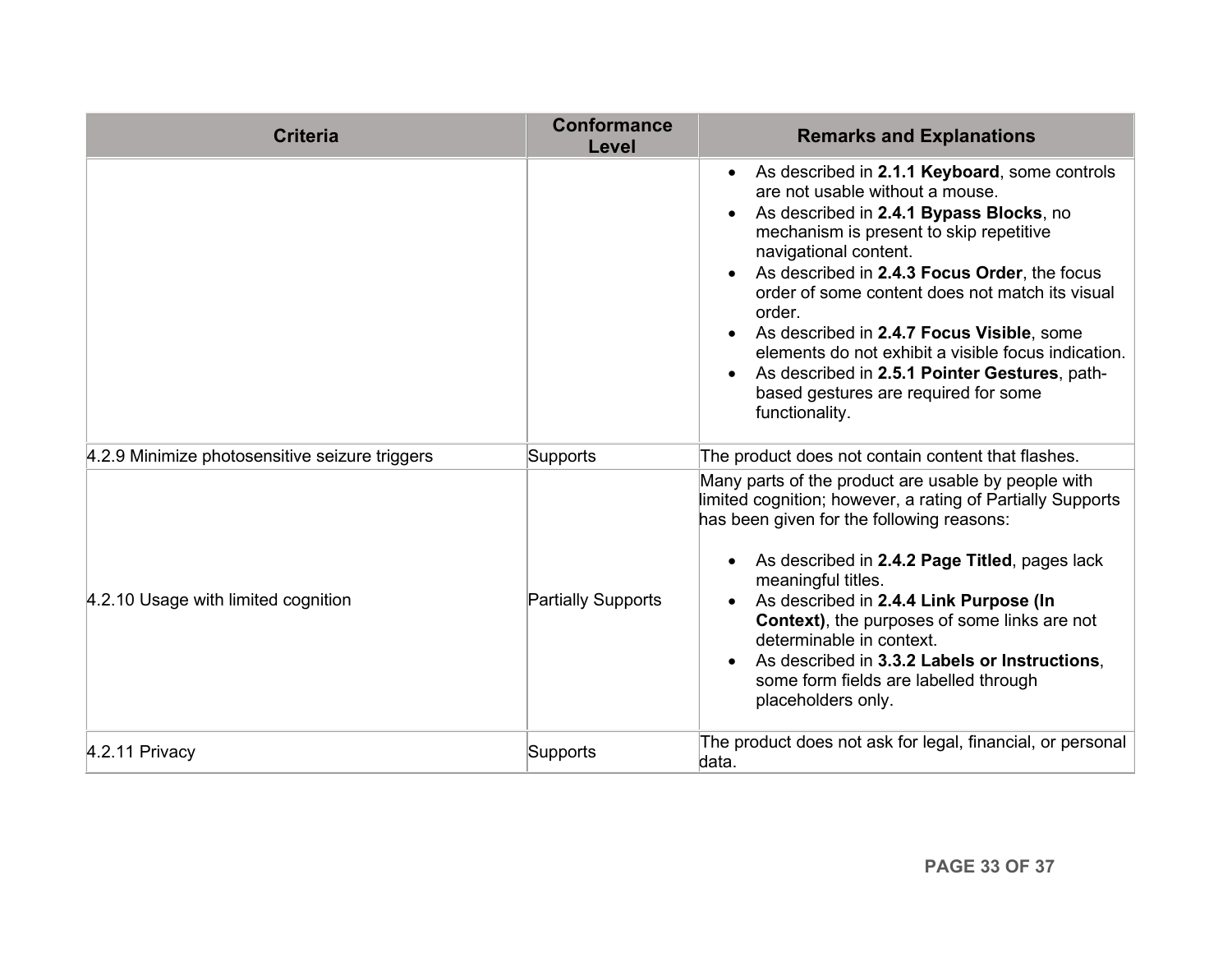# *Chapter 5: [Generic Requirements](http://www.etsi.org/deliver/etsi_en/301500_301599/301549/01.01.02_60/en_301549v010102p.pdf#page=23)*

| <b>Criteria</b>                                       | <b>Conformance</b><br>Level            | <b>Remarks and Explanations</b>                 |
|-------------------------------------------------------|----------------------------------------|-------------------------------------------------|
| <b>5.1 Closed functionality</b>                       | Heading cell - no<br>response required | Heading cell - no response required             |
| 5.1.2 General                                         | Heading cell - no<br>response required | Heading cell - no response required             |
| 5.1.2.1 Closed functionality                          | See 5.2 through 13                     | See information in 5.2 through 13               |
| 5.1.2.2 Assistive technology                          | See 5.1.3 through<br>5.1.6             | See information in 5.1.3 through 5.1.6          |
| 5.1.3 Non-visual access                               | Heading cell - no<br>response required | Heading cell - no response required             |
| 5.1.3.1 General                                       | Not Applicable                         | The product does not have closed functionality. |
| 5.1.3.2 Auditory output delivery including speech     | Not Applicable                         | The product does not have closed functionality. |
| 5.1.3.3 Auditory output correlation                   | Not Applicable                         | The product does not have closed functionality. |
| 5.1.3.4 Speech output user control                    | Not Applicable                         | The product does not have closed functionality. |
| 5.1.3.5 Speech output automatic interruption          | Not Applicable                         | The product does not have closed functionality. |
| 5.1.3.6 Speech output for non-text content            | Not Applicable                         | The product does not have closed functionality. |
| 5.1.3.7 Speech output for video information           | Not Applicable                         | The product does not have closed functionality. |
| 5.1.3.8 Masked entry                                  | Not Applicable                         | The product does not have closed functionality. |
| 5.1.3.9 Private access to personal data               | Not Applicable                         | The product does not have closed functionality. |
| 5.1.3.10 Non-interfering audio output                 | Not Applicable                         | The product does not have closed functionality. |
| 5.1.3.11 Private listening                            | Not Applicable                         | The product does not have closed functionality. |
| 5.1.3.12 Speaker volume                               | Not Applicable                         | The product does not have closed functionality. |
| 5.1.3.13 Volume reset                                 | Not Applicable                         | The product does not have closed functionality. |
| 5.1.3.14 Spoken languages                             | Not Applicable                         | The product does not have closed functionality. |
| 5.1.3.15 Non-visual error identification              | Not Applicable                         | The product does not have closed functionality. |
| 5.1.3.16 Receipts, tickets, and transactional outputs | Not Applicable                         | The product does not have closed functionality. |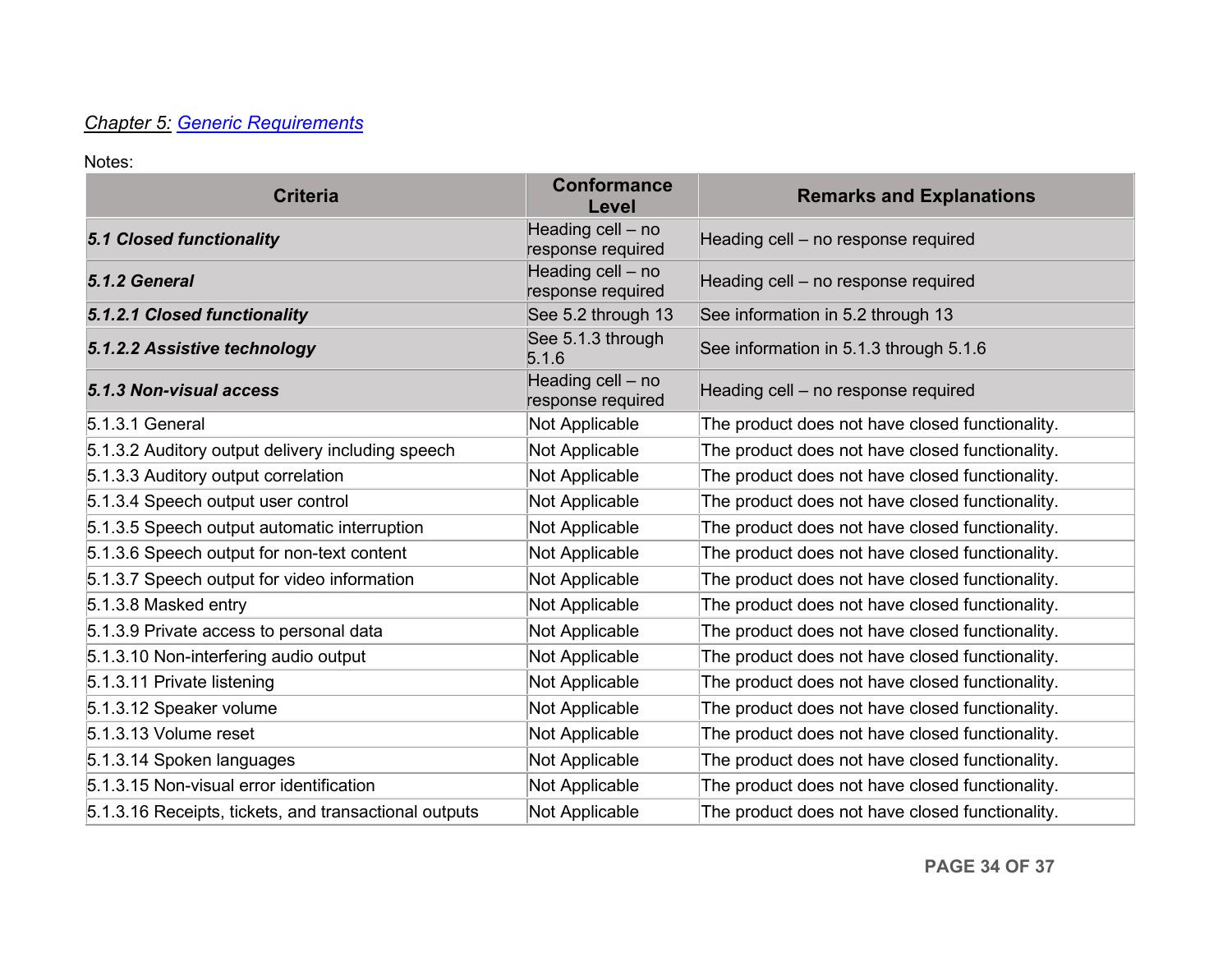| <b>Criteria</b>                                                    | <b>Conformance</b><br>Level            | <b>Remarks and Explanations</b>                                                                                                    |
|--------------------------------------------------------------------|----------------------------------------|------------------------------------------------------------------------------------------------------------------------------------|
| 5.1.4 Functionality closed to text enlargement                     | Not Applicable                         | The product does not have closed functionality.                                                                                    |
| 5.1.5 Visual output for auditory information                       | Not Applicable                         | The product does not have closed functionality.                                                                                    |
| 5.1.6 Operation without keyboard interface                         | Heading cell - no<br>response required | Heading cell - no response required                                                                                                |
| 5.1.6.1 Closed functionality                                       | See 5.1.3.1 through<br>5.1.3.16        | See information in 5.1.3.1 through 5.1.3.16                                                                                        |
| $5.1.6.2$ Input focus                                              | Not Applicable                         | The product is not closed to keyboards.                                                                                            |
| 5.2 Activation of accessibility features                           | Not Applicable                         | The product does not have accessibility features.                                                                                  |
| 5.3 Biometrics                                                     | Not Applicable                         | The product does not rely on biological characteristics.                                                                           |
| 5.4 Preservation of accessibility information during<br>conversion | Not Applicable                         | The product is not an authoring tool.                                                                                              |
| 5.5 Operable parts                                                 | Heading cell - no<br>response required | Heading cell - no response required                                                                                                |
| 5.5.1 Means of operation                                           | Not Applicable                         | The product does not contain operable parts.                                                                                       |
| 5.5.2 Operable parts discernibility                                | Not Applicable                         | The product does not contain operable parts.                                                                                       |
| 5.6 Locking or toggle controls                                     | Heading cell - no<br>response required | Heading cell - no response required                                                                                                |
| 5.6.1 Tactile or auditory status                                   | Not Applicable                         | The product does not contain locking or toggle controls.                                                                           |
| 5.6.2 Visual status                                                | Not Applicable                         | The product does not contain locking or toggle controls.                                                                           |
| 5.7 Key repeat                                                     | Not Applicable                         | The product relies on platform software to supply key<br>repeat functionality.                                                     |
| 5.8 Double-strike key acceptance                                   | Not Applicable                         | The product does not provide a keyboard or keypad.                                                                                 |
| 5.9 Simultaneous user actions                                      | Supports                               | The product relies on platform software features, such as<br>Sticky Keys, to ensure simultaneous user actions are not<br>required. |

*Chapter 6: [ICT with Two-Way Voice Communication](http://www.etsi.org/deliver/etsi_en/301500_301599/301549/01.01.02_60/en_301549v010102p.pdf#page=28)*

Notes: Not Applicable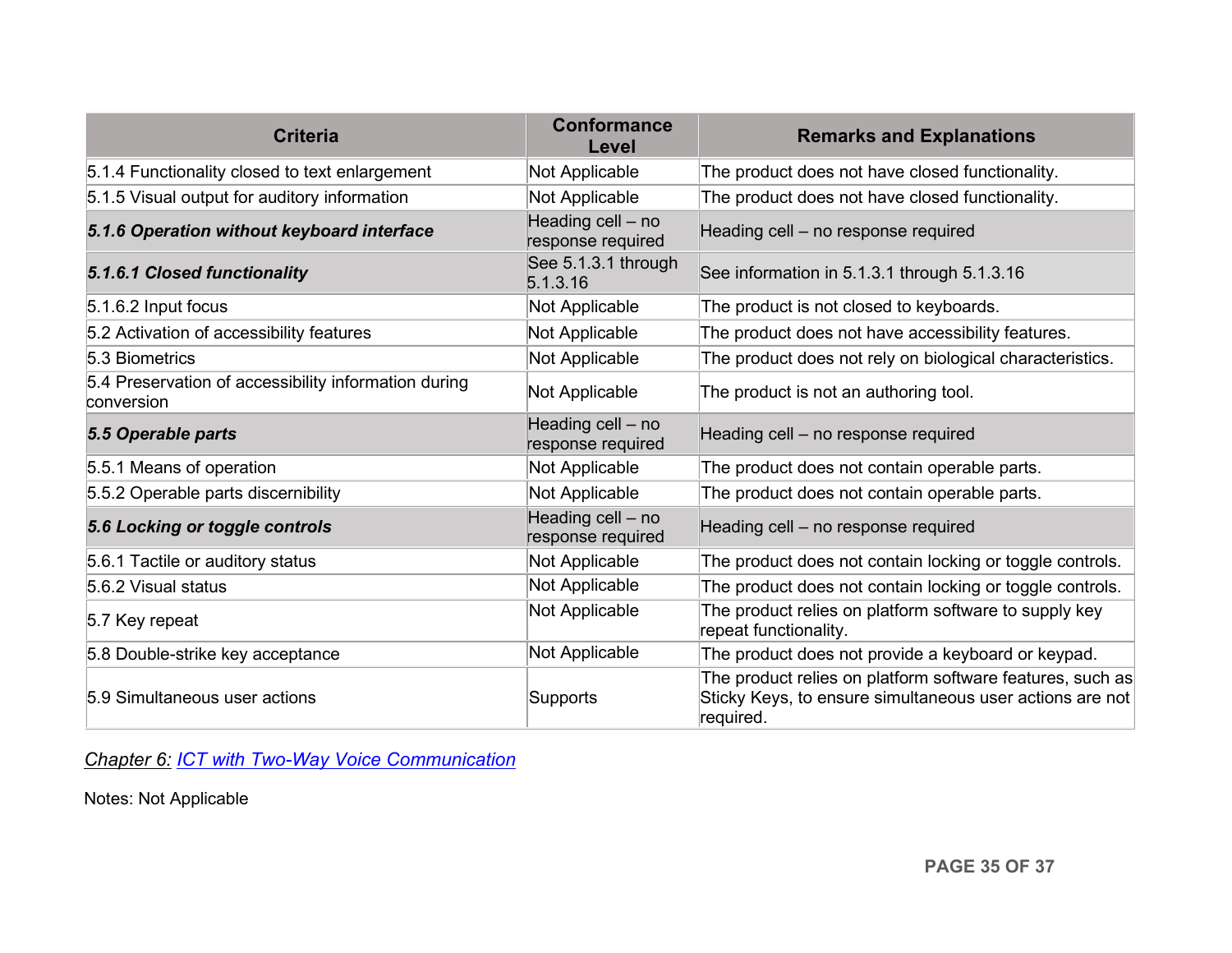*Chapter 7: [ICT with Video Capabilities](http://www.etsi.org/deliver/etsi_en/301500_301599/301549/01.01.02_60/en_301549v010102p.pdf#page=31)*

Notes: Not Applicable

*Chapter 8: [Hardware](http://www.etsi.org/deliver/etsi_en/301500_301599/301549/01.01.02_60/en_301549v010102p.pdf#page=32)*

Notes: Not Applicable

*Chapter 9: [Web](http://www.etsi.org/deliver/etsi_en/301500_301599/301549/01.01.02_60/en_301549v010102p.pdf#page=39) (see WCAG 2.x section)*

Notes:

*Chapter 10: [Non-web Documents](http://www.etsi.org/deliver/etsi_en/301500_301599/301549/01.01.02_60/en_301549v010102p.pdf#page=43)*

Notes: Not Applicable

*Chapter 11: [Software](http://www.etsi.org/deliver/etsi_en/301500_301599/301549/01.01.02_60/en_301549v010102p.pdf#page=53)*

Notes: Not Applicable

*Chapter 12: [Documentation and Support Services](http://www.etsi.org/deliver/etsi_en/301500_301599/301549/01.01.02_60/en_301549v010102p.pdf#page=73)*

| <b>Criteria</b>                                 | Conformance<br>Level                   | <b>Remarks and Explanations</b>     |
|-------------------------------------------------|----------------------------------------|-------------------------------------|
| <b>12.1 Product documentation</b>               | Heading cell - no<br>response required | Heading cell - no response required |
| 12.1.1 Accessibility and compatibility features | Applicable - Not<br>Tested             |                                     |
| 12.1.2 Accessible documentation                 | See WCAG 2.x<br>section                | See information in WCAG section     |
| <b>12.2 Support Services</b>                    | Heading cell - no<br>response required | Heading cell - no response required |